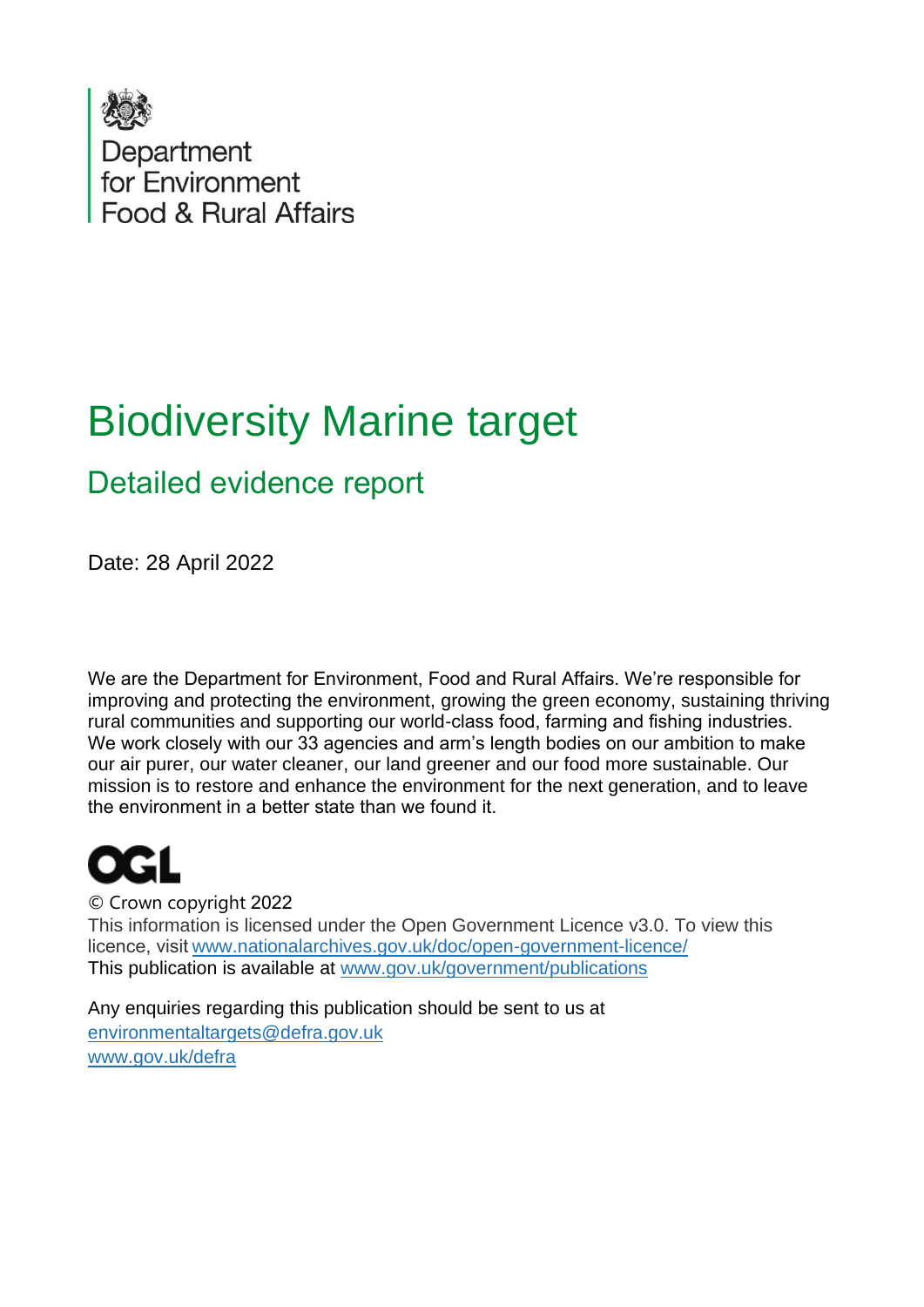# **Contents**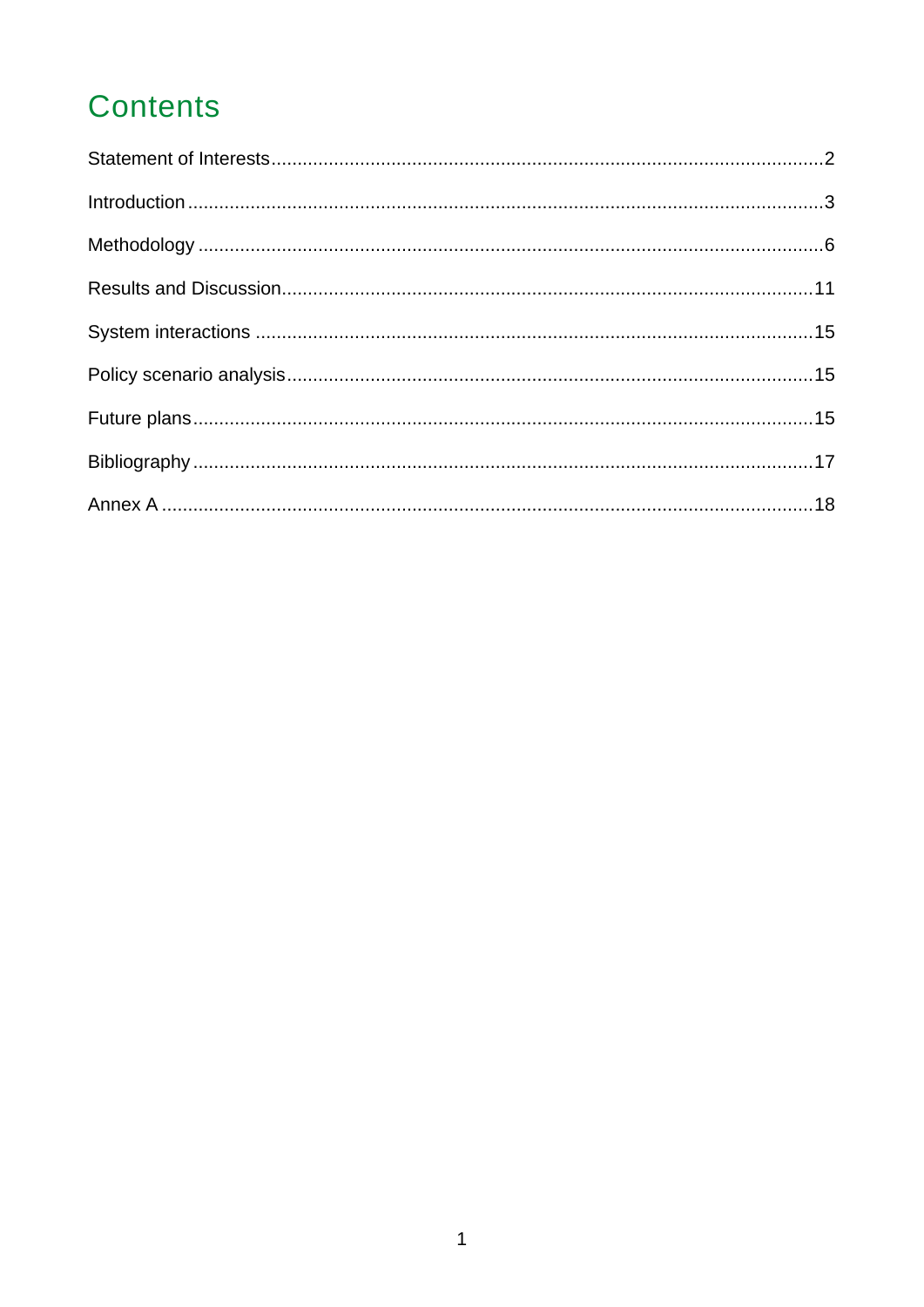# <span id="page-2-0"></span>**Statement of Interests**

#### **Conflict of interest**

The supporting evidence for the proposed MPA target was collated by the Statutory Nature Conservation Bodies (SNCBs): Natural England and Joint Nature Conservation Committee (JNCC); and no potential conflict of interest was identified.

#### **Statement of transparency for statistical robustness**

The recoverability potential of the designated features is taken in most cases from Marine Biological Association's Marine Evidence-based Sensitivity Assessments (MarESA), which produce results banded across several recovery potential timeframes (1). Where MarESA assessments have not been undertaken, for highly mobile species and coastal habitats, Natural England contracted out sensitivity information, following a similar methodology. This work was carried out by NatureBureau in 2015/16 to develop sensitivity assessments for several coastal habitats including dune and saltmarsh features. For highly mobile species the assessments were undertaken by APEM (2). This was done to support the conservation advice project in 2016 following the MarESA method and remains the best available evidence for these features.

Statistics used to assess the condition of designated features are based on the most appropriate data to meet intended uses. It is ensured that source data are consistent and comparable over time, across different levels of aggregation and over geographic areas where possible. The impact of any data limitations is assessed and where necessary alternative approaches are used and explained by JNCC and Natural England (3). Uncertainty in the source data is identified and how any subsequent impacts are minimised, is made transparent within the MPA sites monitoring reports<sup>1</sup>.

#### **Changing status of evidence**

The MarESA assessments are updated when new evidence becomes available or through peer-review, so evidence gaps may be addressed or knowledge of the recovery potential of features may change over time. Future direct evidence from monitoring surveys for example could change the current condition status of MPA features over time.

<sup>1</sup> https://jncc.gov.uk/our-work/mpa-monitoring-survey-reports/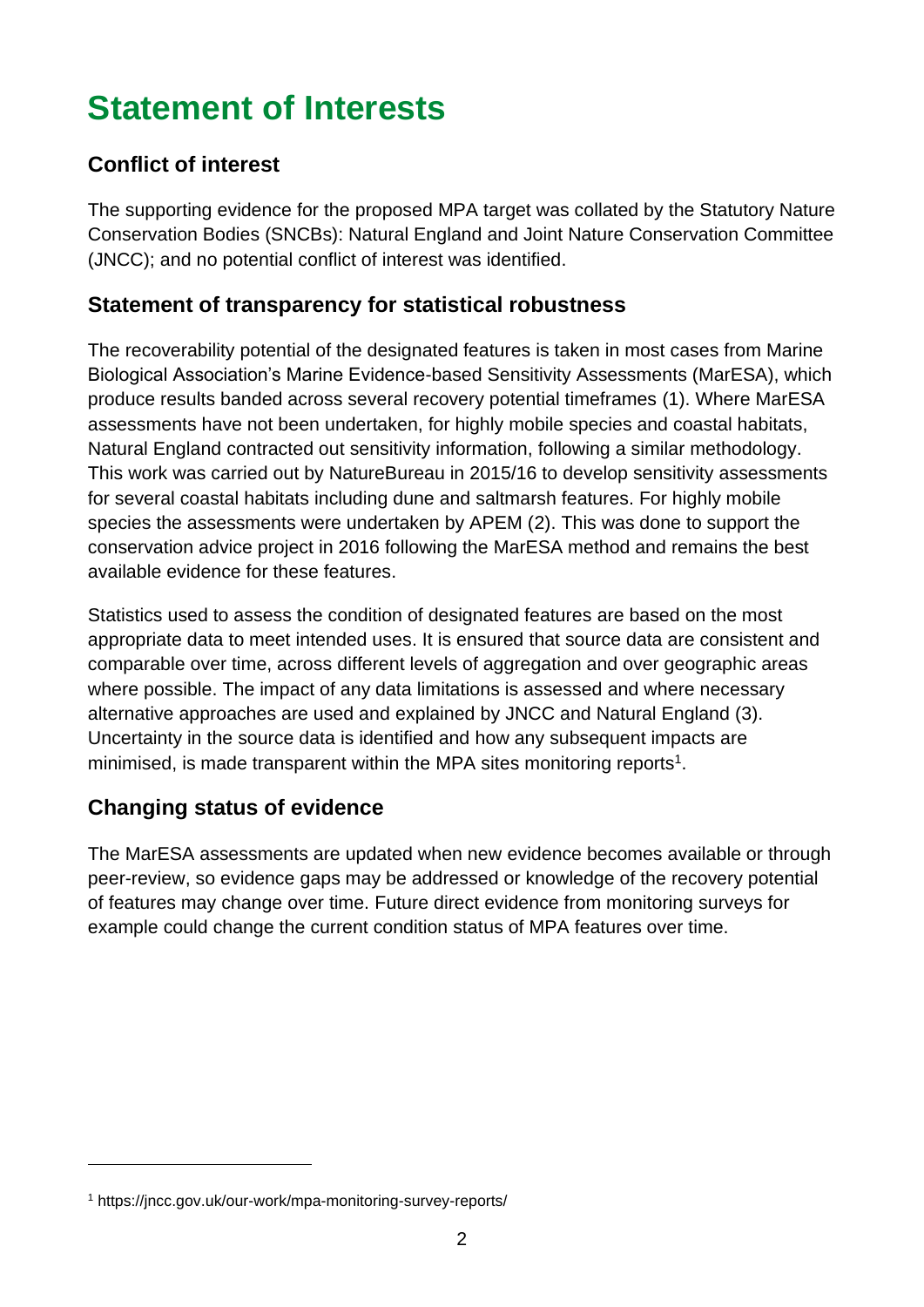# <span id="page-3-0"></span>**Introduction**

## **Target proposal and existing evidence**

The proposed MPA target is: 70% of the designated features in the MPA network to be in favourable condition by 2042, with the remainder in unfavourable but recovering condition, and additional reporting on changes in individual feature condition.

"MPA network" refers to Marine Conservation Zones (MCZs) designated under the Marine and Coastal Access Act 2009 (MCAA), Special Areas of Conservation (SACs) and Special Protection Areas (SPAs) designated under the Conservation of Habitats and Species Regulations 2017 and the Conservation of Offshore Marine Habitats and Species Regulations 2017 (Figure 1).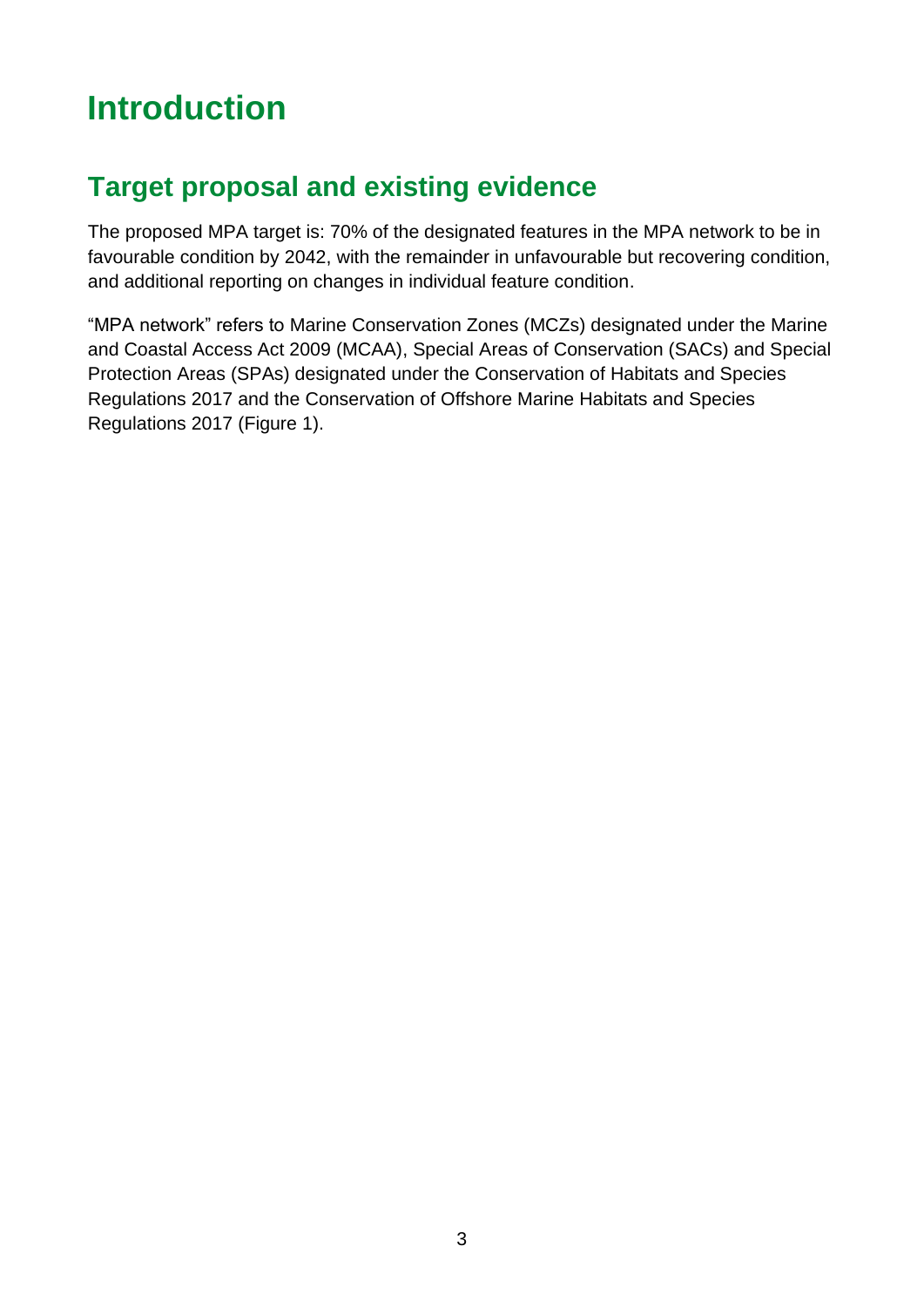**Figure 1: Map of the Marine Protected Area Network in 2022 including SACs, SPAs, MCZs**



MPAs have been designated to protect representative examples of the UK's marine biodiversity and geomorphology by protecting specific features, which can be habitats (*e.g.* seagrass beds, coral gardens) or species (*e.g.* harbour porpoise, native oyster), which are listed at the time of designation for each site. Therefore, a feature-based approach for the MPA target is appropriate. The objective for all MPAs is for their features to be in favourable condition and the proposed target is designed to align with this. The proposed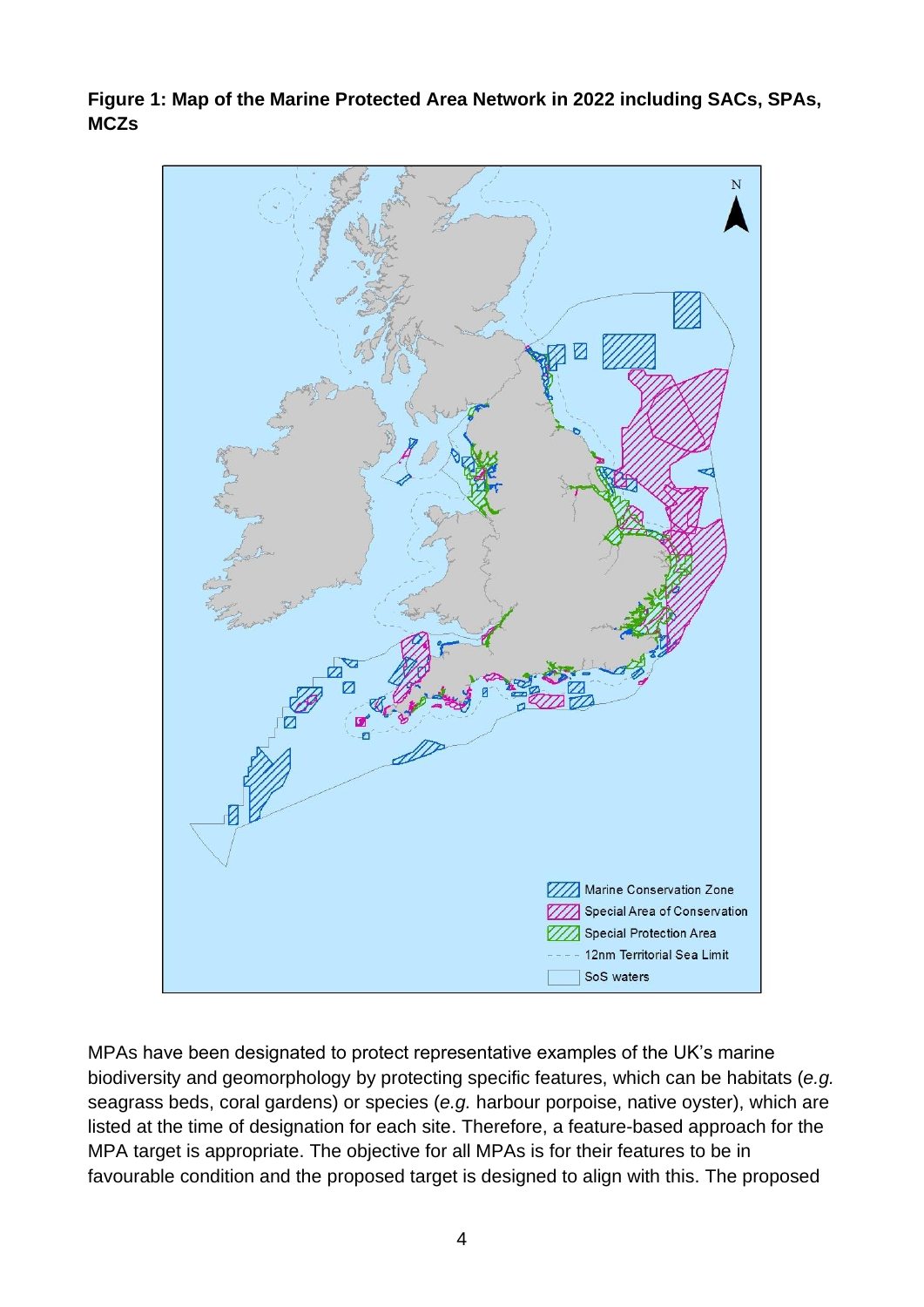target is based on the condition of designated features (species and habitats) in the MPA network. MPA feature condition is directly affected by its sensitivity (ability to resist change and ability to recover) to pressures (mechanisms through which a human activity affects a feature) to which it is exposed. Where a feature is sensitive to human activities, management of those activities is required to reduce or remove the pressure. This is intended to support the recovery of the feature to favourable condition.

If all pressures to which the features are sensitive to are reduced or removed, then all features should be in at least an unfavourable but recovering condition (3). It is proposed that the MPA target will be informed by an understanding of current MPA feature condition and how features may be expected to recover, in the absence of pressures to which the protected features of MPAs are sensitive:

- The condition of the designated features (favourable/unfavourable) is determined either by a condition assessment that evaluates monitoring and other scientific evidence, known as 'direct evidence' (4; 5) or by a vulnerability assessment, where direct evidence is not available (as set out in relation to MCZs in SNCBs' MCZ Advice Project Technical Protocol  $F^2$ ; 6).
- The theoretical recovery potential of the feature as a timeframe (e.g., 'recovery within 2 years' or 'over '25 years for recovery') and is taken from feature sensitivity assessment resilience scores (3).

Table 1 provides a list of the existing evidence supporting the proposed MPA target development.

| <b>Evidence document</b>                         | <b>Content</b>                                                                             |
|--------------------------------------------------|--------------------------------------------------------------------------------------------|
| Condition assessment                             | List of current condition<br>assessment for each MPA<br>feature                            |
| Recoverability assessment                        | Recoverability timeframe for<br>each MPA feature                                           |
| Report on MPA feature<br>recoverability analysis | Detailed method on how the<br>condition and recoverability<br>assessments were<br>produced |

#### **Table 1: Existing evidence for the proposed MPA target.**

<sup>2</sup> https://data.jncc.gov.uk/data/723cec60-558d-43b0-88b5-74f38ea437b0/F-Assessing-scientific-confidenceof-feature-condition.pdf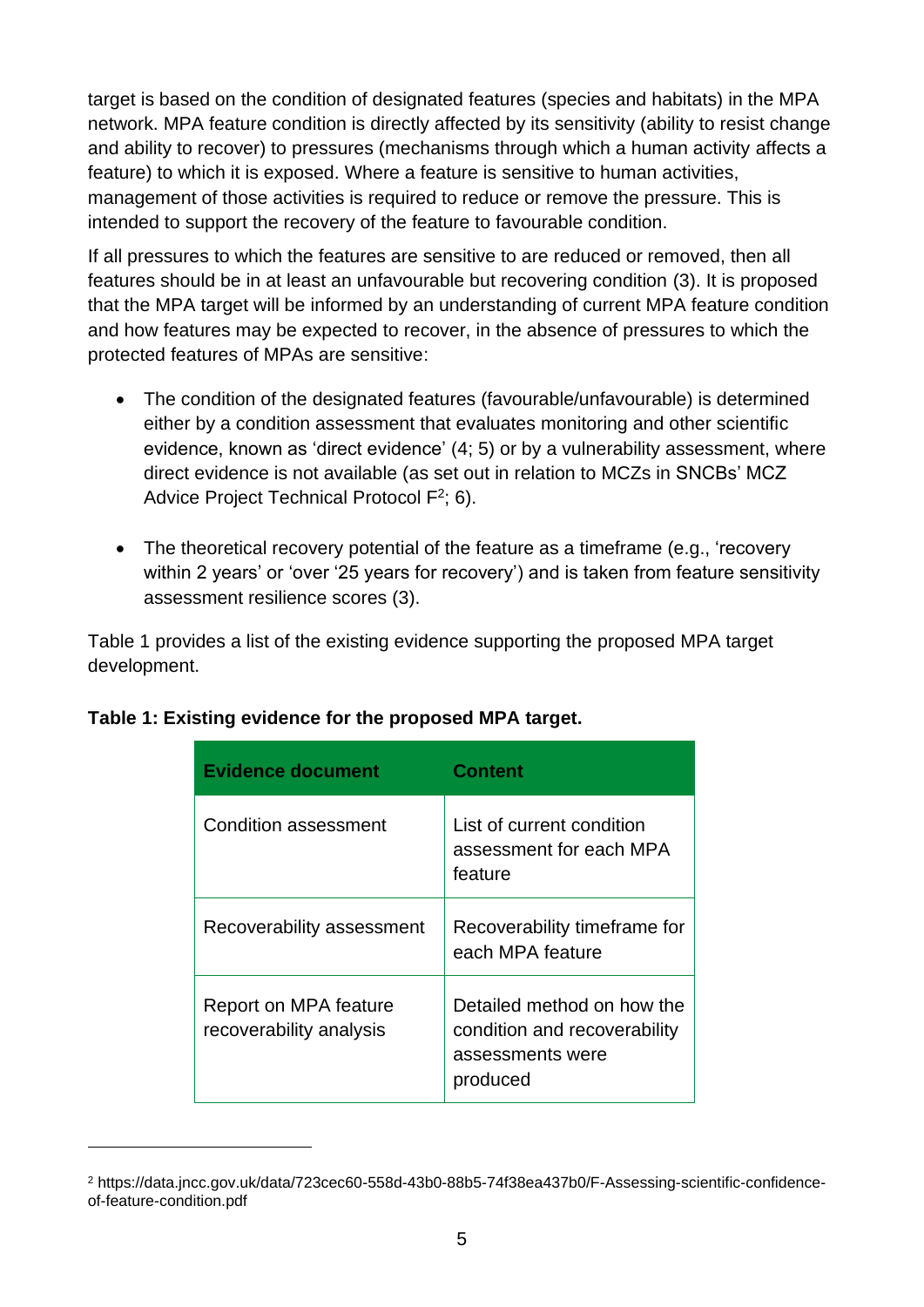# <span id="page-6-0"></span>**Methodology**

#### **Proposed target scope and ambition**

The proposed MPA target aims to improve the health of marine species and habitats, expressed through the condition of MPAs.

The ambition is that a legally binding target for MPAs could reinforce existing legal duties of regulators to protect MPAs, by providing a clear trajectory for recovery of the MPA network. The proposed MPA target complements the existing policies and objectives of the Marine and Coastal Access Act 2009, the Conservation of Habitats and Species Regulations 2017, and the Conservation of Offshore Marine Habitats and Species Regulations 2017 (each as amended) and the Fisheries Act 2020. Achieving and sustaining favourable condition of MPA features in English waters will also support the wider objectives of the Marine Strategy Regulations 2010 as set out in the UK Marine Strategy.

A bespoke monitoring programme to review progress towards achieving the proposed MPA target is being developed. Monitoring programmes will recognise whether the government of the UK is progressing toward the achievement of the marine environment objectives of its MPA network, and the proposed MPA target will provide a time bound requirement to do this.

### **Research commissioned and workshops held**

SNCBs have been commissioned by Defra to deliver the evidence to support the proposed MPA target due to their experience and statutory duty in advising on MPAs within territorial waters (within 12 nautical miles from the coast for Natural England) and offshore (beyond 12 nautical miles from the coast to the extent of the UK Continental Shelf for JNCC). SNCB evidence leads have provided current condition assessments and theoretical recovery potential for each designated feature to identify which MPA features are likely to recover within the timescale of the 25 Year Environment Plan (i.e*.,* by 2042).

Proposals on the type, format and parameters used to quantify the MPA target were determined through a series of workshops between the Defra MPA policy team as well as SNCBs leads. The plans for the proposed MPA target are summarised in Table 3.2.

## **Expert Group**

The Biodiversity Targets Advisory Group (BTAG) was set up to provide advice to Defra specialists developing the evidence base for legally binding biodiversity targets (terrestrial and marine). This group is formed of three Science Advisory Council (SAC) members and one Economic Advisory Panel (EAP) member, including a chair. These members make up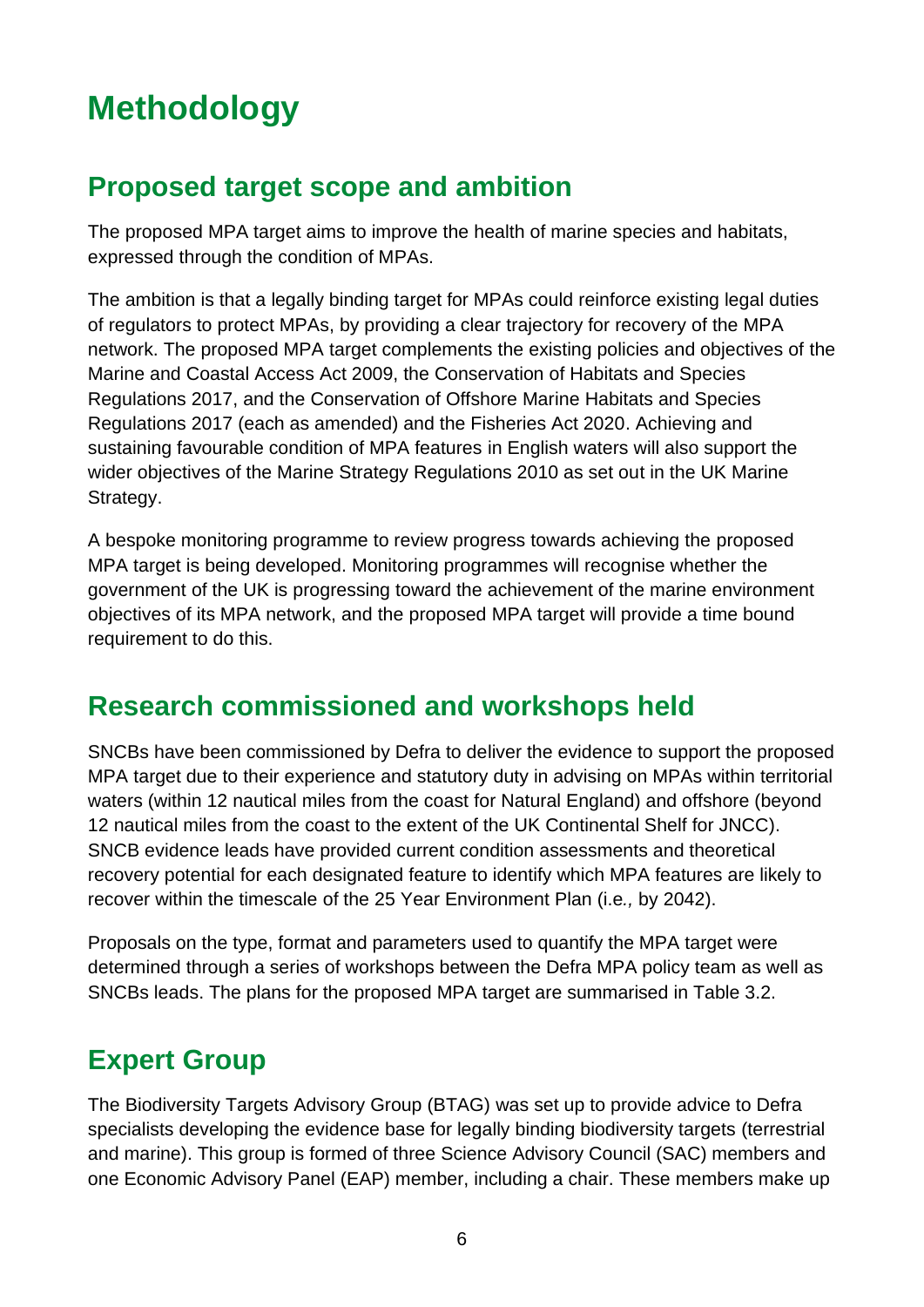the core membership for the group. Additional members were brought in to plug gaps in expertise, e.g., for marine and freshwater environment. Beyond that core group there was also an option to supplement the group with additional attendees with specific expertise as necessary, including economic expertise. Additional information on the remit of this group are available online (BTAG: Terms of Reference<sup>3</sup>).

#### **MPA feature list development**

The list of designated features within scope of the proposed MPA target has been determined on the basis that all marine features formally listed in MCZ, SAC and SPA designation orders should be included. This includes all marine features designated in MPAs set up under the Conservation of Habitats and Species Regulations 2017 and the Conservation of Offshore Marine Habitats and Species Regulations 2017 (each as amended); or the Marine and Coastal Access Act 2009, within English inshore and offshore waters. JNCC maintains the UK Network Features List (7) to provide a standardised set of features (species and habitats) across MPAs in UK waters. This list was used as a reference point to create an MPA Target feature list for application in English waters, which includes 150 species and habitats. A feature occurrence list was then created which detailed all occurrences of those species and habitats designated in MPAs in English waters. To provide quality control for the feature list 10 percent of sites were checked against the site-feature databases maintained by JNCC and Natural England to confirm that all features designated within that site had been included.

Some MPA features have not been included:

- Sites of Special Scientific Interest (SSSIs): Where marine and intertidal SSSIs are not also protected as an SAC or SPA, then their protected species and habitats have not been included. Work is currently being undertaken to assess the feasibility of including all marine SSSI features in the proposed MPA target. It is not possible to complete this work ahead of the consultation and so marine and intertidal SSSIs are currently excluded from the proposed MPA target.
- Ramsar sites: Protection for features in Ramsar sites derives from them being protected features in SSSIs, SACs and SPAs. Those features which are protected by SACs or SPAs will be included in the proposed MPA target.

## **Current Condition and Recovery Potential**

The proposed MPA target is informed by our understanding of current MPA feature condition and how features may be expected to recover, in the absence of pressures to

3

https://assets.publishing.service.gov.uk/government/uploads/system/uploads/attachment\_data/file/975245/bt ag-tor.pdf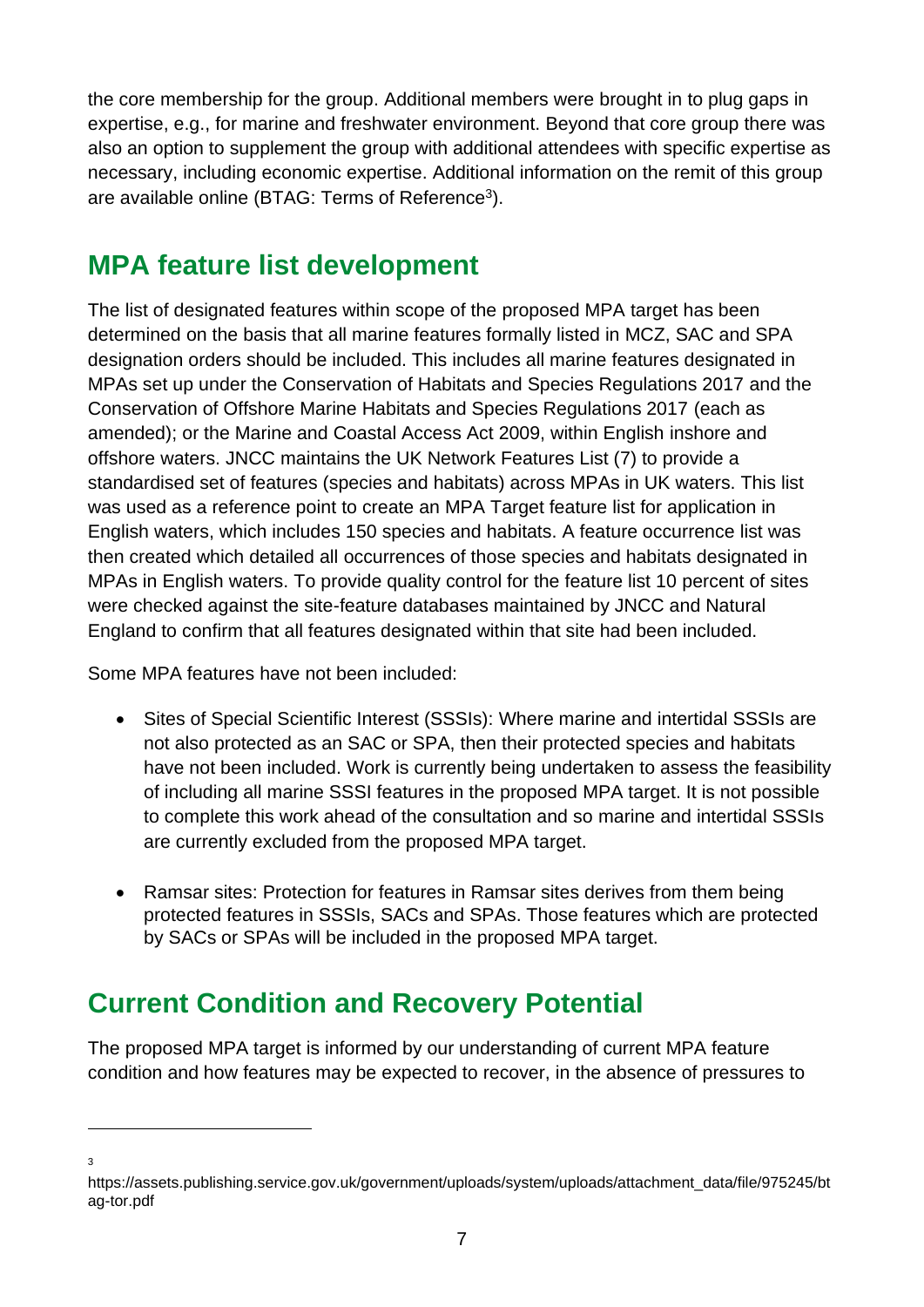which the protected features of MPAs are sensitive. The date at which each feature will be expected to reach favourable condition (current recoverability potential) is calculated based on its current condition (favourable/unfavourable) and its theoretical recoverability potential which are determined following the methods described below:

#### **Current condition:**

Ideally, this is determined by a condition assessment (4; 5) that evaluates monitoring and other scientific evidence, known as 'direct evidence', that is available for the feature. Each feature has defined attributes (such as extent, distribution, structure, function and supporting processes, e.g., water quality), which are used to determine the health of that feature. Direct evidence is collected to check if these attributes are favourable or unfavourable. If all attributes of a feature are in favourable condition, then the feature overall is in favourable condition.

Where direct evidence is not available, feature condition can be assessed indirectly, with a vulnerability assessment. These assessments use the occurrence and exposure of features to human activities to which they are known to be sensitive (i.e. if an activity is occurring on, or within close proximity to a feature's location, then that feature may be impacted if it is sensitive to the pressures associated with that activity). This method was developed during the MCZ designation process, using an established and independently reviewed protocol (Protocol F). The vulnerability assessments were used to determine the desired conservation objective for each protected feature of an MPA (recover to favourable condition or maintain in favourable condition).

Most highly mobile species don't have these assessments available, so to reduce uncertainty their current condition was predicted from the conservation advice attribute targets included in the designation packages for these sites. These are the same attributes used in condition assessments and each has a target which identifies the desired state for the attribute as either 'maintain' (considered equivalent to favourable condition) or 'restore' (considered equivalent to unfavourable condition).

#### **Theoretical recoverability potential:**

The theoretical recovery potential has been taken from feature sensitivity assessment resilience scores. The standard method used in UK marine sensitivity assessments was developed by MarLIN. The updated version of this is the Marine Evidence-based Sensitivity Assessments (MarESA) (1). These are updated regularly with new evidence, as part of a collaboration currently coordinated by MarLIN Steering Group, of which Natural England and JNCC are part of. Given the extensive development and regular updates to these assessments, they are considered the best available recoverability information and as such have been used in this work for all features that have an assessment available.

To support its conservation advice project, Natural England have contracted out sensitivity information for features not covered under MarLIN, following a similar methodology. This work was carried out by NatureBureau in 2015/16 to develop sensitivity assessments for several coastal habitats including saltmarsh features. For highly mobile species the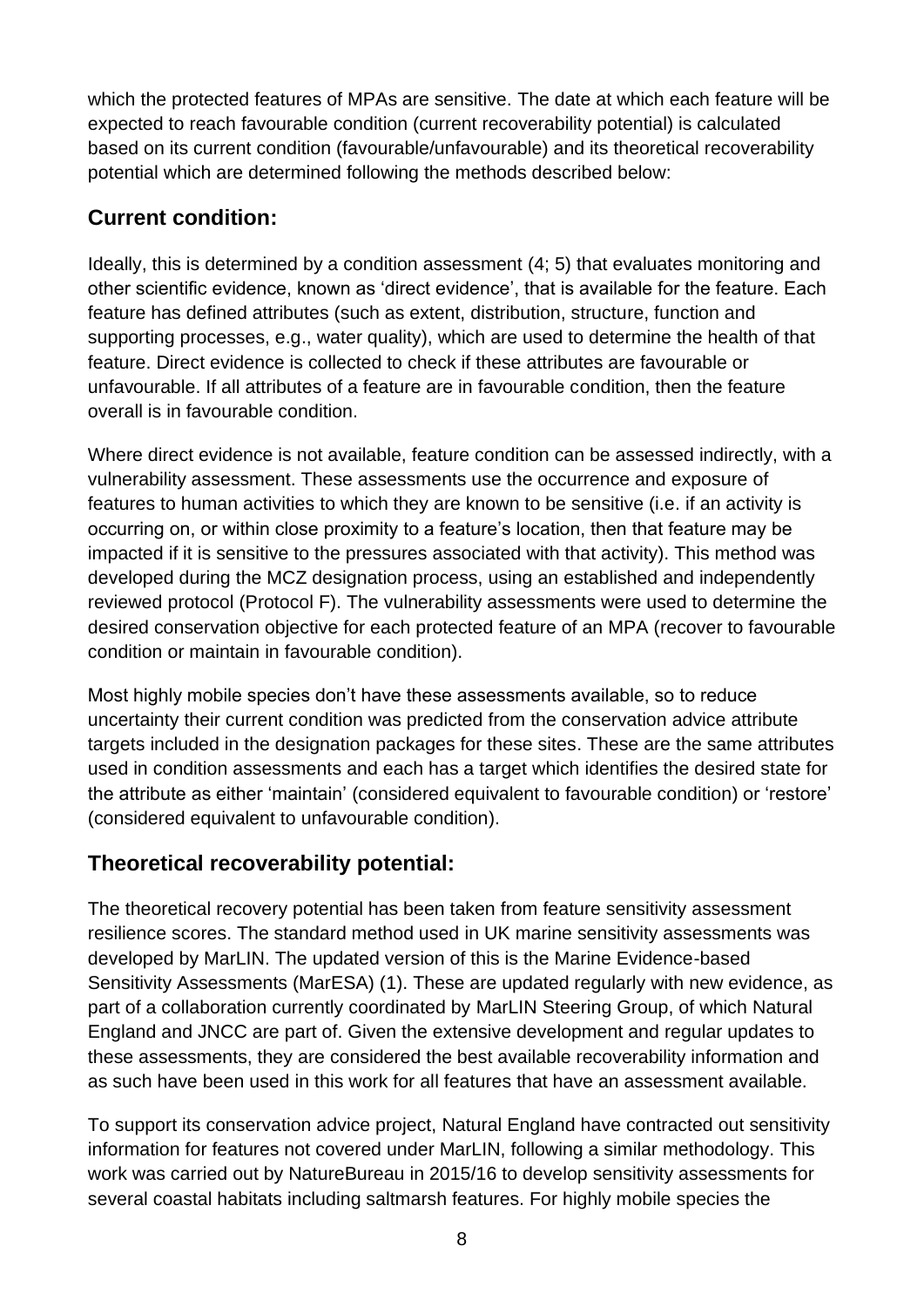assessments were undertaken by APEM (2). These assessments look at the direct effects on the features themselves and the effects on the habitats that they rely on (supporting habitats).

Each of the sensitivity assessments categorise habitats or species based on their resistance (ability to withstand) and resilience (ability to recover after) to pressures caused by human activities. The resilience category gives a timeframe in which recovery is expected after the pressure is removed. It is this timeframe that we have used to determine theoretical recovery potential. The categories used and their definitions are given in Table 2.

#### **Table 2: Sensitivity assessment resilience categories used in determining the recoverability potential of MPA features**

| <b>Resilience</b><br>score | <b>Recovery</b><br>timeframe            | <b>Assessment</b><br>type                                        | <b>Definition</b>                                                                                                                                 | <b>Recovery in the</b><br>target<br>timeframe?     |
|----------------------------|-----------------------------------------|------------------------------------------------------------------|---------------------------------------------------------------------------------------------------------------------------------------------------|----------------------------------------------------|
| High                       | <b>Recovery</b><br>within 2<br>years    | Habitats & low<br>mobility species<br>(MarESA &<br>NatureBureau) | Features with<br>a 'High' resilience<br>score,<br>which will recover<br>within 2 years once<br>pressures have<br>been removed                     | These features<br>are likely to<br>recover by 2042 |
| High                       | <b>Recovery</b><br>within 3<br>years    | Highly mobile<br>species (APEM)                                  | Features with a<br>'High' resilience<br>score, which will<br>recover within 3<br>years once<br>pressures have<br>been removed                     | These features<br>are likely to<br>recover by 2042 |
| Medium                     | <b>Recovery</b><br>within 2-10<br>years | Habitats & low<br>mobility species<br>(MarESA &<br>NatureBureau) | Features with<br>a 'Medium'<br>resilience score,<br>which will take<br>between 2-10<br>years to recover<br>once pressures<br>have been<br>removed | These features<br>are likely to<br>recover by 2042 |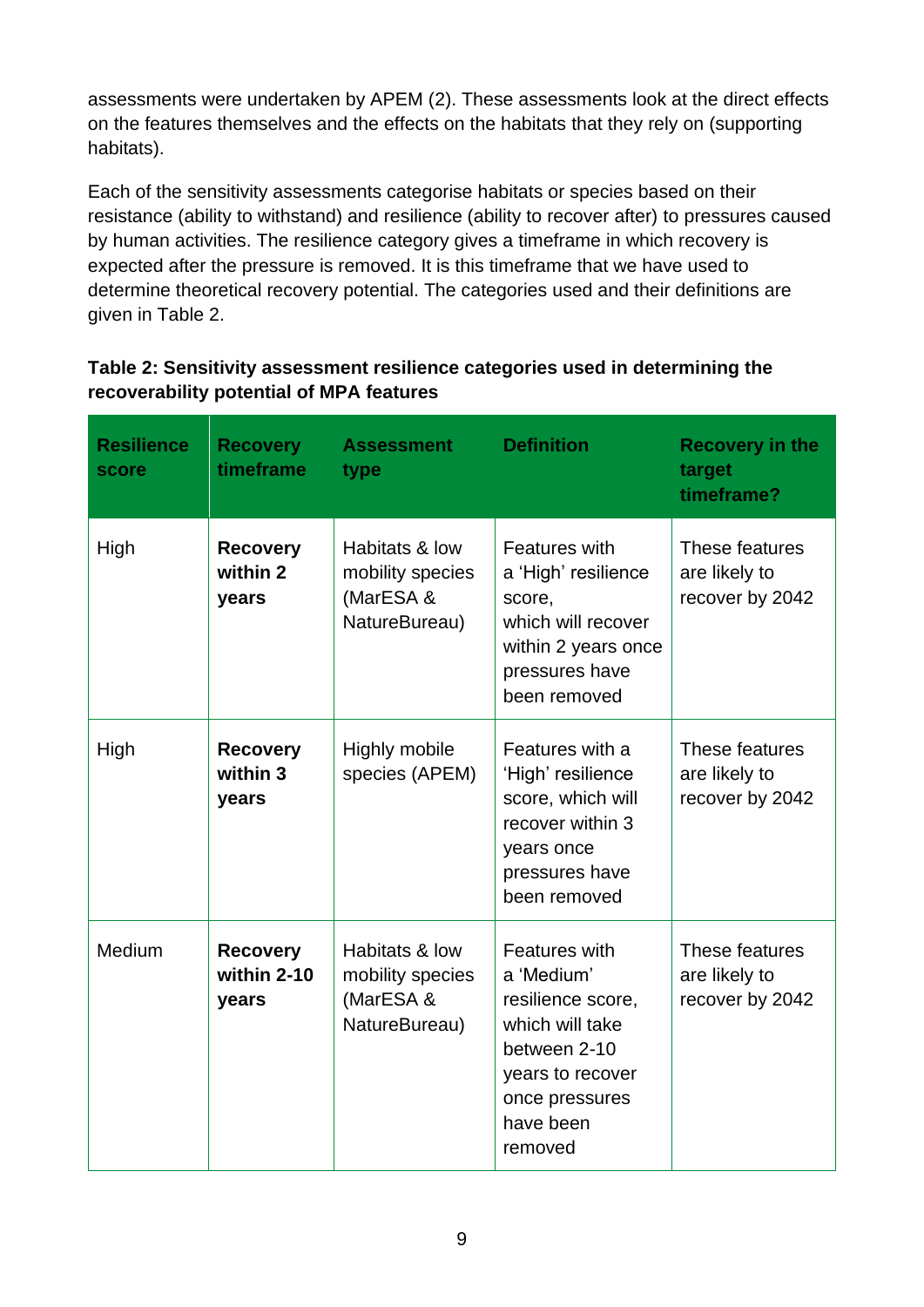| Medium   | <b>Recovery</b><br>within 3-<br>6 years     | Highly mobile<br>species (APEM)                                         | Features with a<br>'Medium' resilience<br>which will take 3-<br>6 years to recover<br>once pressures<br>have been<br>removed                  | These features<br>are likely to<br>recover by 2042              |
|----------|---------------------------------------------|-------------------------------------------------------------------------|-----------------------------------------------------------------------------------------------------------------------------------------------|-----------------------------------------------------------------|
| Low      | <b>Recovery</b><br>within 6-<br>12 years    | Highly mobile<br>species (APEM)                                         | Features with a<br>'Low' resilience<br>which will take 6-<br>12 years to recover<br>once pressures<br>have been<br>removed                    | These features<br>are likely to<br>recover by 2042              |
| Low      | <b>Recovery</b><br>within 10-25<br>years    | Habitats & low<br>mobility species<br>(MarESA &<br>NatureBureau)        | Features with<br>a 'Low' resilience<br>score, which will<br>take between 10-<br>25 years to recover<br>once pressures<br>have been<br>removed | Some of these<br>features are likely<br>to recover by<br>2042   |
| Very Low | Over <sub>12</sub><br>years<br>for recovery | Highly mobile<br>species (APEM)                                         | Features with a<br>'Very low'<br>resilience which<br>will take over 12<br>years to recover<br>once pressures<br>have been<br>removed          | These features<br>are unlikely to<br>recover by 2042            |
| Very Low | Over 25 yea<br>rs for<br>recovery           | Habitats &<br>limited mobility<br>species<br>(MarESA &<br>NatureBureau) | Features with<br>a 'Very low' resilien<br>ce which will<br>take over 25 years<br>to recover once<br>pressures have<br>been removed            | These features<br>are highly unlikel<br>y to recover by<br>2042 |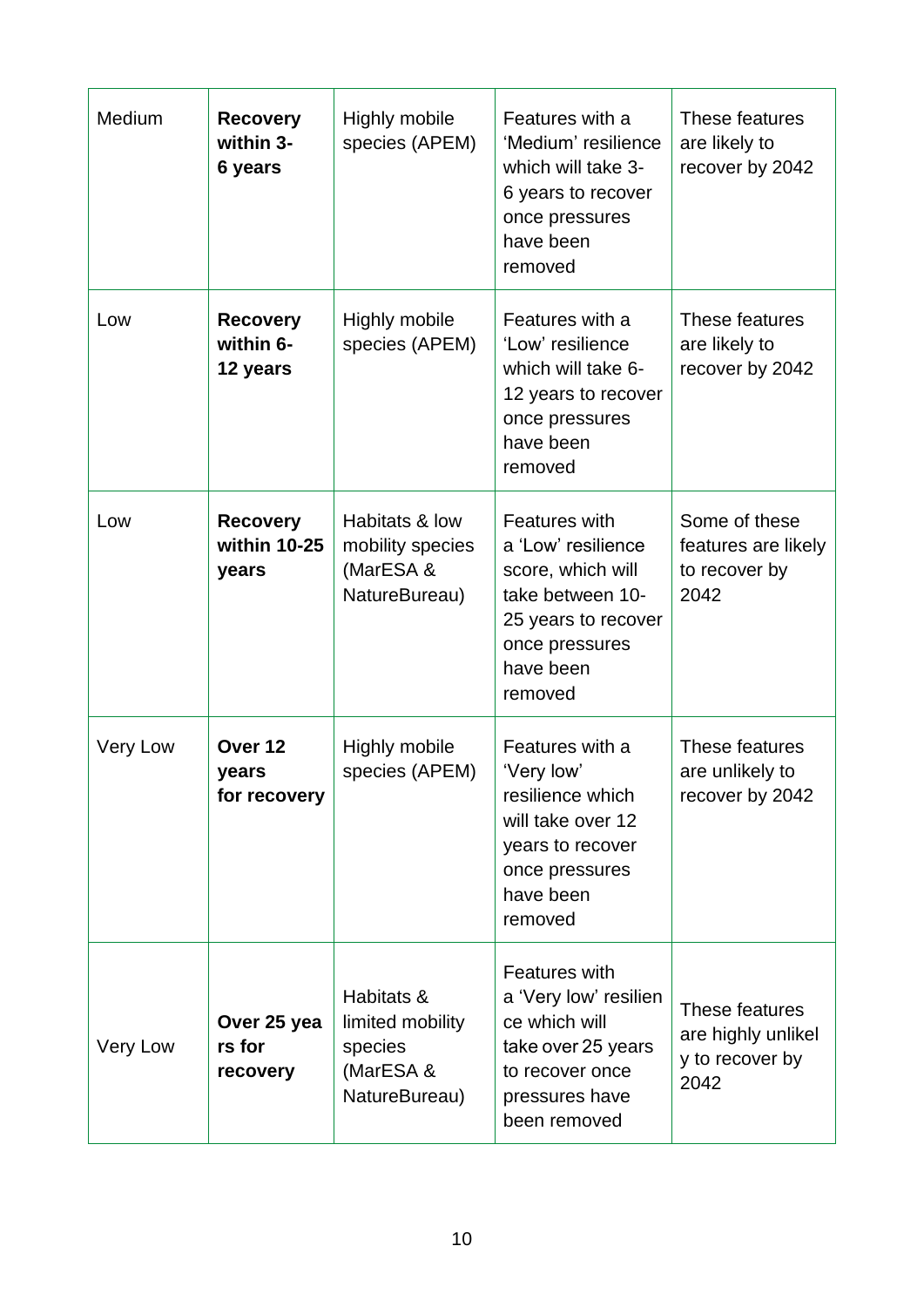# <span id="page-11-0"></span>**Results and Discussion**

## **Assumptions**

Recovery generally takes longer where the habitat has been altered (e.g*.,* by physical pressures, such as dredging), compared to pressures which don't affect the habitat (e.g., noise disturbance). The recovery potential is based upon the pressures to which the features are most sensitive (i.e., where recovery will take longer) and this represents a precautionary approach (8) which has been followed to determine the recoverability potential for the designated features. The main assumptions to determine the recoverability potential are listed below:

- Recovery potential assumes that the pressures are removed to allow the recovery to occur. Management measures are being implemented by regulators (including Marine Management Organisation (MMO) and Inshore Fisheries and Conservation Authorities (IFCA)) to ensure that all pressures on features are removed by 2024.
- If the feature is currently in favourable condition, then management measures will ensure it remains in favourable condition and is not damaged.
- That features are not destroyed or part-destroyed (as defined by Natural England).
- 'Recovered' means that the feature is now in favourable condition, a good healthy state, but not necessarily equivalent to the pristine state it was in before any human impacts. Every component species may not have returned to its prior condition, abundance or extent but the relevant functional components are present, and the habitat is structurally and functionally recognisable as the initial habitat of interest in a healthy state.
- Environmental change, particularly climate change, may affect recovery potential of features and MPAs. In the context of the proposed MPA target, climate change has been considered a permanent pressure as it is not possible to remove this pressure from MPAs.
- The introduction or spread of invasive non-indigenous species (INIS): Resilience associated with this pressure across all biotopes / species is considered very low. INIS can only be removed through active management or natural processes. Therefore, the INIS pressure has been excluded as it can effectively be classed as a permanent pressure. This pressure may be addressed with active management in nearshore sites and so could be considered on a case basis within nearshore MPAs through the interim targets.

## **Results**

A breakdown of the types of species and habitats which are expected to be in favourable condition by 2042 and those features which are currently expected to take longer than 18 years to recover (18 years from 2024 when management is due to be in place to 2042 and the end of the proposed target), are available in Annex A. Although some MPA features'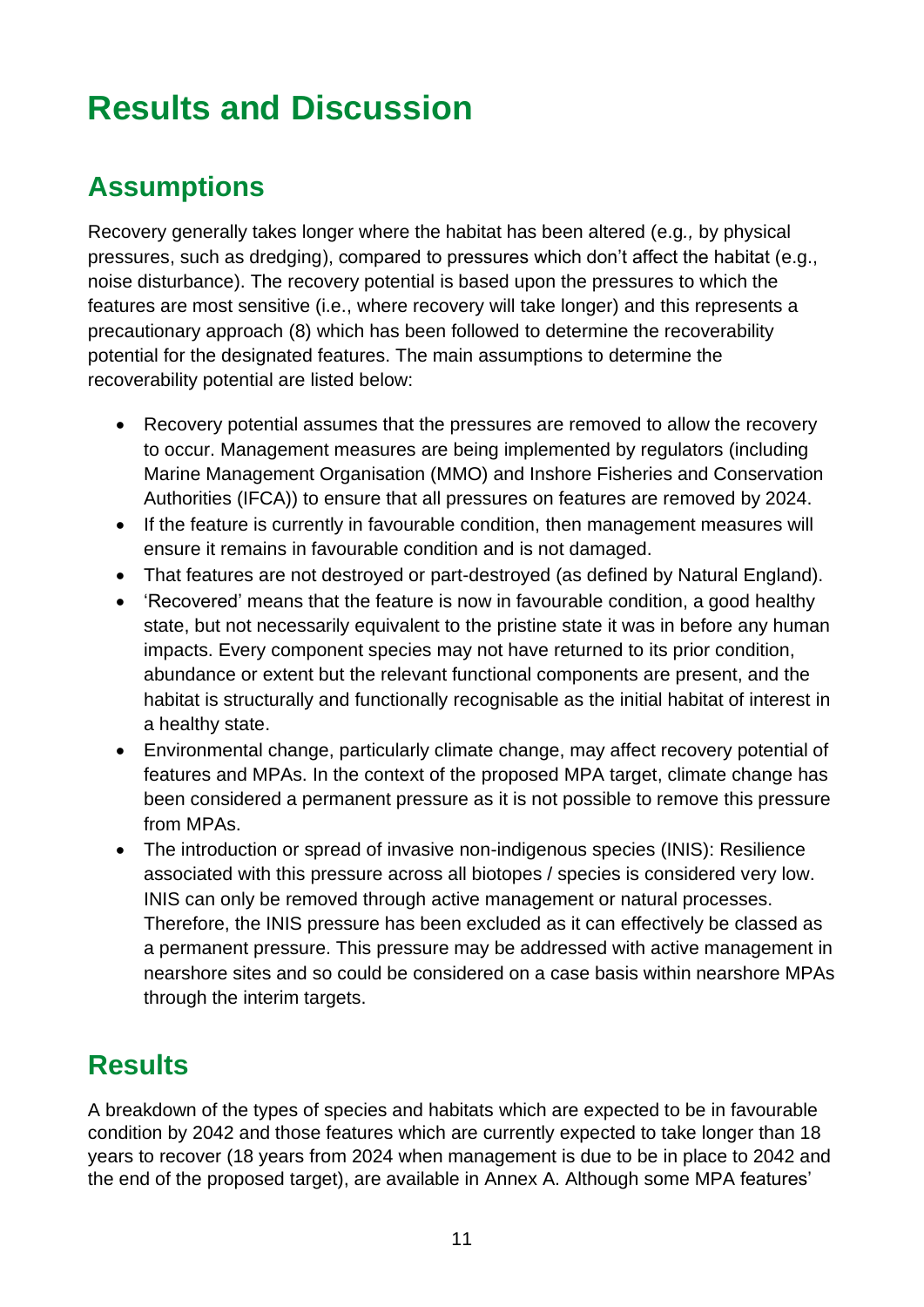conditions would be expected to improve to unfavourable but 'recovering', full recovery would be expected after 2042. It is important to clarify that no MPA feature is excluded from the proposed target based on recoverability alone.

Many instances of features are already in favourable condition, i.e., where they have not been damaged. Some damaged features are likely to recover to favourable condition in some occurrences within the MPA network while being unlikely to recover by 2042 in other occurrences. This is because, the current condition may be different in different locations and/or because the recoverability potential varies depending on the biogeographic region the feature is found within.

The resulting statistics have been prepared using a precautionary approach, during each stage of the process and as such recovery may occur more quickly than is projected (e.g., where necessary management is all in place prior to 2024, or where the 2042 deadline falls in the middle of the recoverability category). To account for this uncertainty, SNCBs have reviewed the number of feature occurrences with missing information and those where the 2042 deadline falls in the middle of the recoverability category, to examine where this level of precaution could be reduced. This has been used to produce high, medium and low scientific certainty options (Table 3).

Looking purely at recovery rates, we estimate that the percentage of features in favourable condition by 2042 would be between 71% and 88%. For the low end of this range there is a high level of scientific certainty that biological recovery rates are not overestimated; for the upper end of the range there is a high likelihood that the biological recovery rates may be overestimated. Recoverability is determined using our understanding of current condition and the ability of a protected feature to recover based on the best-available evidence. These recoverability assessments assume that all damaging activity is prevented by 2024 at the latest (not all activities are damaging, and it is feature specific). Given slow growth and/or reproduction rates (for example maerl beds can take 50 years or so to recover), the remaining features may not have recovered by 2042, but we want to ensure they are on a recovering trajectory.

The proposed percentage of 70% for the target, has a high level of scientific certainty that biological recovery rates are not overestimated. Although these slow recovering species and habitats may recover quicker than assumed, setting the target at this level also allows for any challenges in implementing entirely effective management measures across all our MPAs.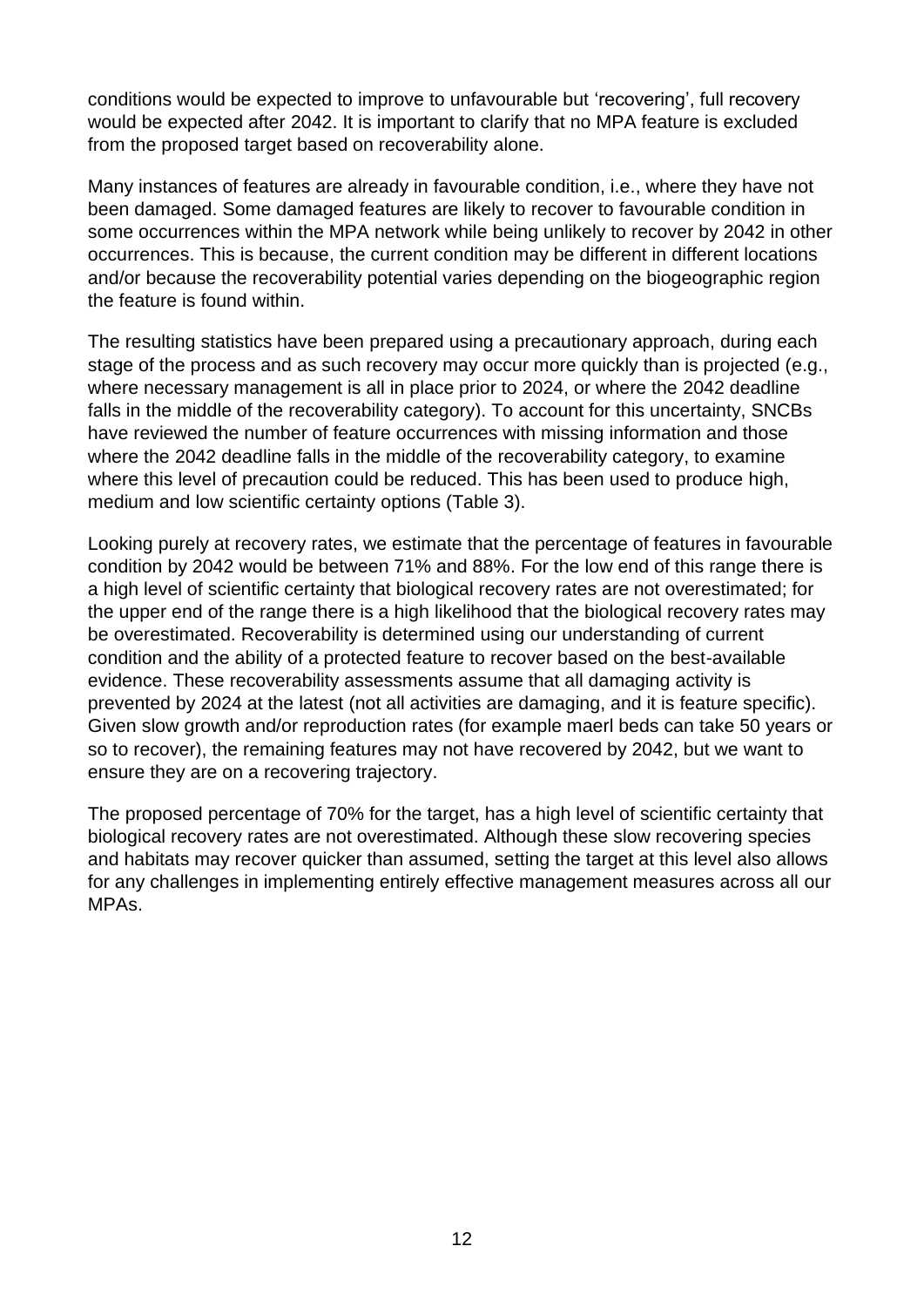| <b>Target %</b> | <b>Features included as</b><br>favourable                                                                                                                                                                                                                                                                                                                                                                                                                                                                                                                      | <b>Risk of</b><br>overestimating<br>recovery<br>potential and<br>so missing the<br>target                    |
|-----------------|----------------------------------------------------------------------------------------------------------------------------------------------------------------------------------------------------------------------------------------------------------------------------------------------------------------------------------------------------------------------------------------------------------------------------------------------------------------------------------------------------------------------------------------------------------------|--------------------------------------------------------------------------------------------------------------|
| 71%             | Features that are considered<br>to already be in favourable<br>condition, or those within<br>favourable condition within 12<br>years (812 occurrences out of<br>1,144) (as inclusion of any<br>higher timeframe recovery<br>bands would exceed 19 years<br>from 2024, when all necessary<br>management is considered to<br>be in place)                                                                                                                                                                                                                        | Low - Only<br>features whose<br>recovery<br>timeframe is<br>complete by<br>2042 are<br>included in<br>scope. |
| 79%             | In addition to the features<br>assessed as favourable within<br>12 years in option 1, the<br>following will be presumed<br>favourable:<br>Half of the features with<br>10-25-year potential<br>recoverability (33.5<br>occurrences out of<br>1,144, 3%)<br>Half of the features with<br>$\bullet$<br>no condition<br>assessment and<br>theoretical<br>recoverability potential<br>of over 12 years or over<br>25 years (22<br>occurrences out of<br>1144, 2%)<br>Half of features with no<br>$\bullet$<br>condition or theoretical<br>recoverability potential | Medium - a<br>compromised<br>approach<br>between low<br>and high risk.                                       |

#### **Table 3: High, medium, and low scientific certainty options for recoverability**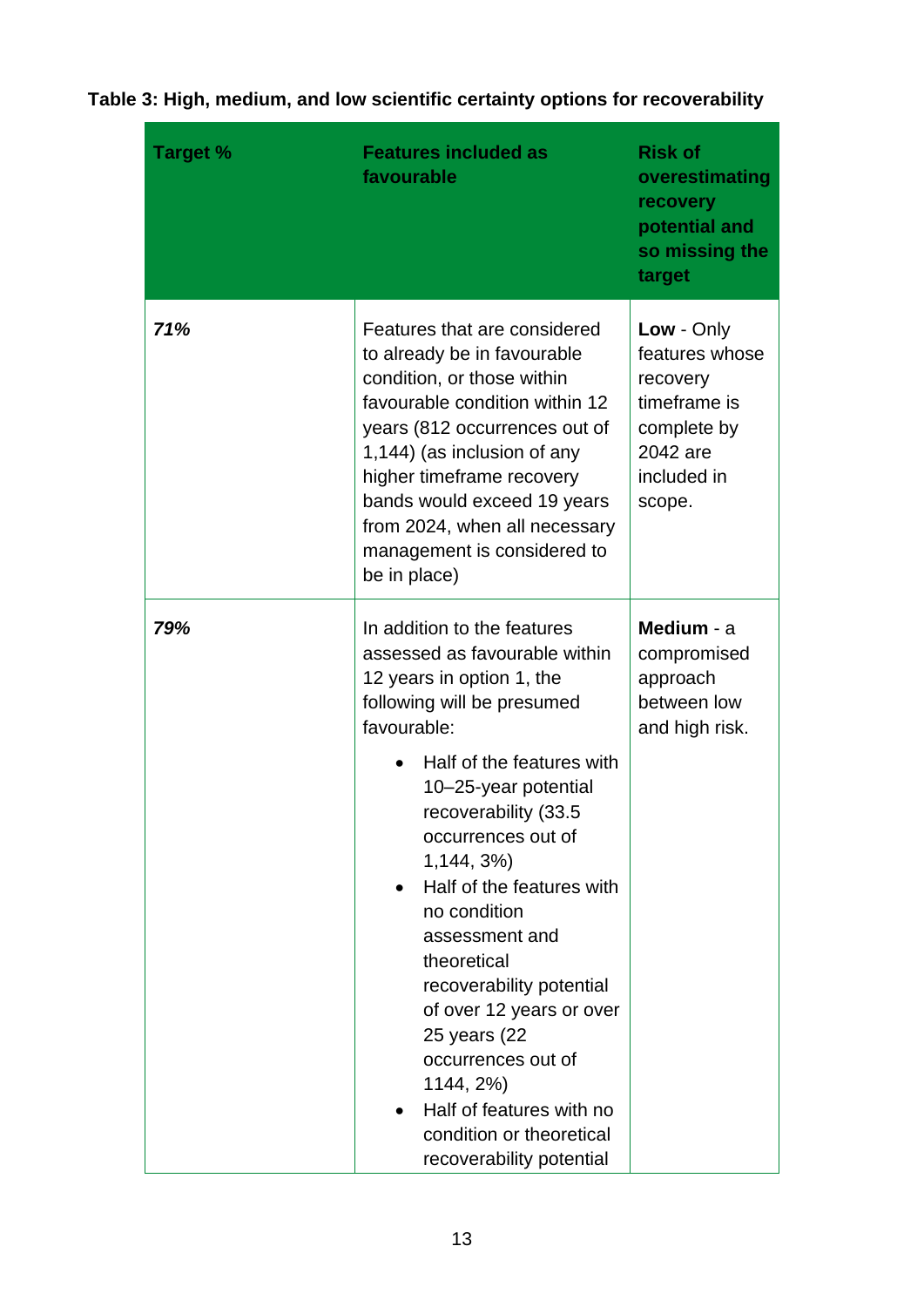|     | (15 occurrences out of<br>$1,144,1\%$<br>Quarter of the features<br>with over 12-year<br>potential recoverability<br>(22.5 occurrences out<br>of 1,144, 2%)                                                                                                                                                                                                                                                                                                                                                                                                                        |                                                                       |
|-----|------------------------------------------------------------------------------------------------------------------------------------------------------------------------------------------------------------------------------------------------------------------------------------------------------------------------------------------------------------------------------------------------------------------------------------------------------------------------------------------------------------------------------------------------------------------------------------|-----------------------------------------------------------------------|
| 88% | In addition to the features<br>assessed as favourable from<br>options 1 and 2, the following<br>will be presumed as<br>favourable:<br>All features with 10-25-<br>year potential<br>recoverability (33.5<br>additional occurrences<br>out of 1,144, 3%)<br>All features with no<br>condition assessment<br>and theoretical<br>recoverability potential<br>of over 12 year or over<br>25 years (22 additional<br>occurrences out of<br>1,144,2%<br>All features with no<br>condition or theoretical<br>recoverability potential<br>(15 additional<br>occurrences out of<br>1,144,1% | <b>High</b> - risk that<br>recovery rates<br>may be<br>overestimated. |
|     | Half of the features with<br>over 12-year potential<br>recoverability (22.5<br>additional occurrences<br>out of 1,144, 2%)                                                                                                                                                                                                                                                                                                                                                                                                                                                         |                                                                       |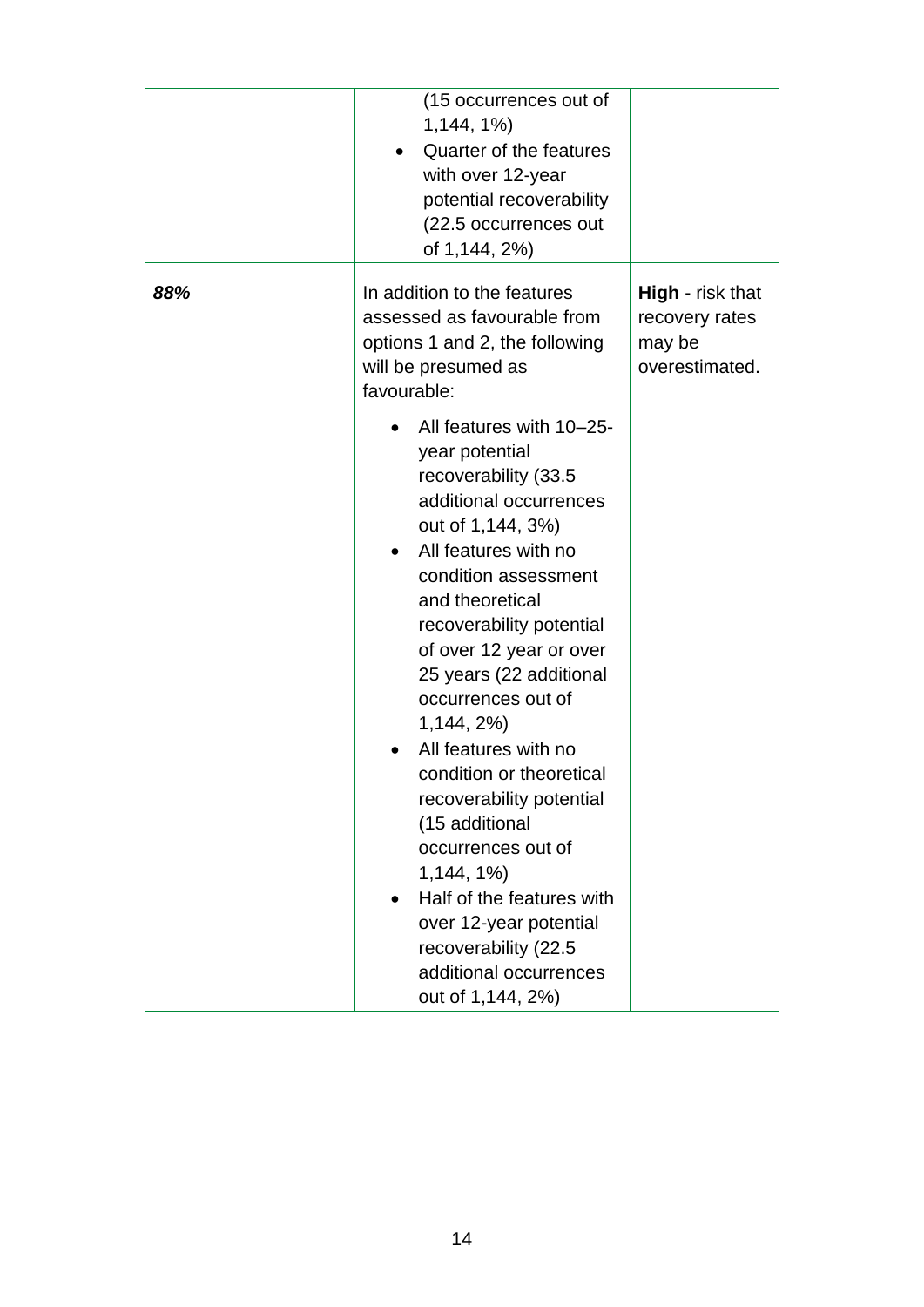# <span id="page-15-0"></span>**System interactions**

There are interactions with other sea users including fisheries and the delivery of offshore wind farms to meet the net zero target. All MPAs are protected through the planning and licensing regimes that cover activities such as dredging for aggregates and constructing offshore wind farms. In addition, 98 sites in our waters now have management measures in place to protect sensitive features from bottom towed fishing gears.

Defra will work with regulators to ensure activities are not damaging MPA features including working with BEIS to enable offshore wind expansion without damage to the MPA network.

# <span id="page-15-1"></span>**Policy scenario analysis**

Delivery of the proposed MPA target would tie in with requirements to manage impacts of activities on protected features of MPAs under the Marine Coastal and Access Act 2009, the Conservation of Habitats and Species Regulations 2017 and the Conservation of Offshore Marine Habitats and Species Regulations 2017.

SNCBs are responsible for assessing the condition of designated features (carried out through monitoring), to inform the government on whether conservation objectives of MPAs are being met and finally to advise on management measures for MPAs. The success or otherwise of the policy will be monitored through monitoring systems yet to be developed, of which appropriate funding will need to be secured.

## <span id="page-15-2"></span>**Future plans**

Appropriate interim targets that correspond with the recoverability timeframes of MPA features will need to be agreed to help assess progress towards the overarching proposed target.

We propose that additional reporting will provide a greater degree of granularity using feature attributes (such as extent, distribution, structure, function and supporting processes, e.g., water quality) to show progress towards the proposed target. This will summarise the progress being made towards favourable condition across the individual features, for example, more feature attributes in a good healthy state would show progress towards but not yet achieved favourable condition.

Over time there will be an increase in the proportion of assessments done on the basis of survey data, or for those MPAs where monitoring resources are not sufficient, the use of data collected for similar MPAs/features will be used to improve their vulnerability assessments.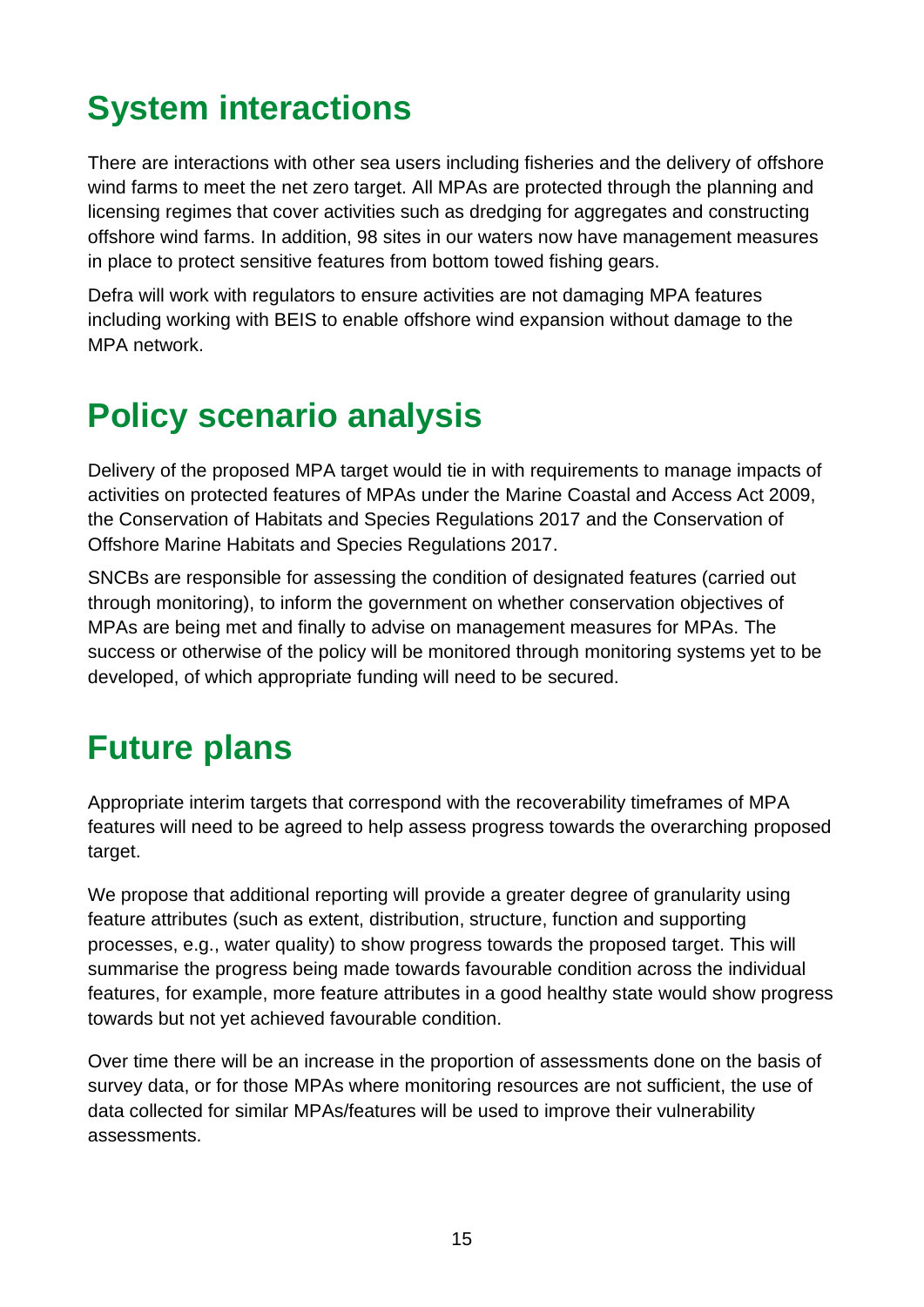If further MPAs are designated in the future, we propose to consider at the time whether their features should be included in the target (it would seem unreasonable to expect features in MPAs designated close to 2042 to have recovered by then).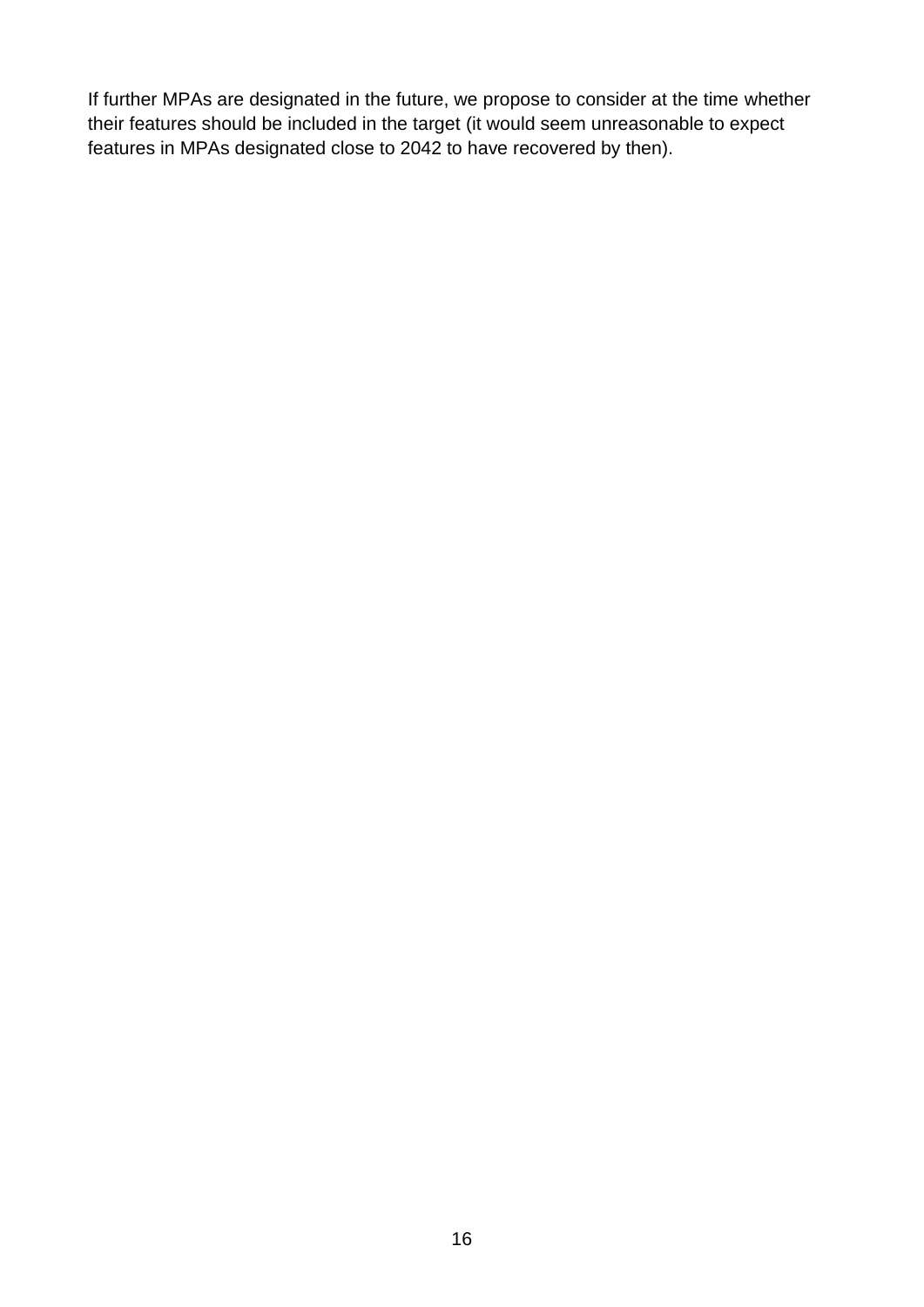# <span id="page-17-0"></span>**Bibliography**

(1) Tyler-Walters H, Tillin HM, d'Avack EAS, Perry F, Stamp T. *Marine Evidence-based Sensitivity Assessment (MarESA) – A Guide*. Marine Life Information Network (MarLIN), Marine Biological Association of the UK, Plymouth. pp. 91. 2018. Available from: <https://www.marlin.ac.uk/publications> [Accessed 29th October 2021].

(2) Perez-Dominguez R, Barrett Z, Busch M, Hubble M, Rechfisch M, Enever R. *Designing and applying a method to assess the sensitivities of highly mobile marine species to anthropogenic pressures*. Natural England Commissioned Report. Report number: 213, 2016. Available from:

<http://publications.naturalengland.org.uk/publication/4972830704795648> [Accessed 29th October 2021].

(3) JNCC, Natural England. *Marine Protected Area feature condition and recoverability analysis to support the quantitative aspects of the Environment Bill MPA Target*. JNCC and Natural England. Report number: XX, 2021.

(4) JNCC. *JNCC's Approach to Improving Conservation Advice for UK Offshore Marine protected Areas*. Available from: [https://hub.jncc.gov.uk/assets/2666965b-4095-4457](https://hub.jncc.gov.uk/assets/2666965b-4095-4457-a419-cdcd582499f6) [a419-cdcd582499f6](https://hub.jncc.gov.uk/assets/2666965b-4095-4457-a419-cdcd582499f6) [Accessed 29th October 2021].

(5) Natural England. *Assessment of the Condition of Features in Marine Protected Areas*. Natural England. Report number: 178, 2020. ISBN 978-1-78354-656-5. Available from: <http://publications.naturalengland.org.uk/publication/6077396446085120> [Accessed 29th October 2021].

(6) JNCC, Natural England. *SNCBs' MCZ Advice Project Technical Protocol F – Assessing scientific confidence of feature condition*. Available from: [https://data.jncc.gov.uk/data/723cec60-558d-43b0-88b5-74f38ea437b0/F-Assessing](https://data.jncc.gov.uk/data/723cec60-558d-43b0-88b5-74f38ea437b0/F-Assessing-scientific-confidence-of-feature-condition.pdf)[scientific-confidence-of-feature-condition.pdf](https://data.jncc.gov.uk/data/723cec60-558d-43b0-88b5-74f38ea437b0/F-Assessing-scientific-confidence-of-feature-condition.pdf) [Accessed 29th October 2021].

(7) JNCC. *The UK MPA Network Features List*. Available from: <https://hub.jncc.gov.uk/assets/8ee15786-510b-44e4-819e-e6681a1abd96> [Accessed 29th October 2021].

(8) Mazik K, Strong J, Little S, Bhatia N, Mander L, Barnard S, Elliott M. *A review of the recovery potential and influencing factors of relevance to the management of habitats and species within Marine Protected Areas around Scotland*. Scottish Natural Heritage. Report number: 771, 2015. Available from: [https://www.nature.scot/naturescot-commissioned](https://www.nature.scot/naturescot-commissioned-report-771-review-recovery-potential-and-influencing-factors-relevance)[report-771-review-recovery-potential-and-influencing-factors-relevance](https://www.nature.scot/naturescot-commissioned-report-771-review-recovery-potential-and-influencing-factors-relevance) [Accessed 29th October 2021].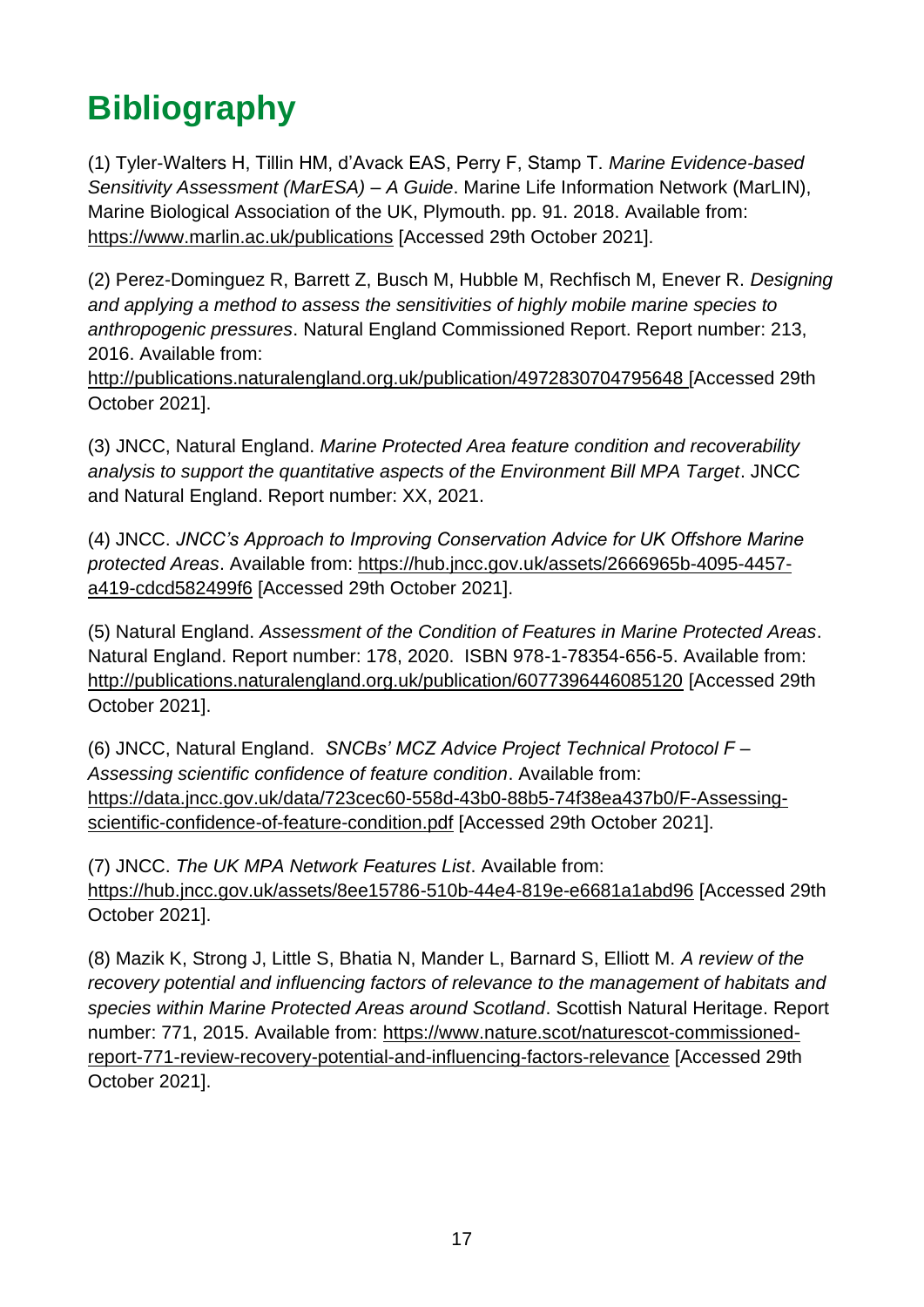# <span id="page-18-0"></span>**Annex A**

## **Summary of feature potential recoverability**

The following tables summarise each type of feature's potential recoverability within the proposed MPA target timeframe. There are some features which are likely to be in favourable condition in some occurrences within the network, whilst being unlikely to recover within the target timeframe in other occurrences. This is because the current condition may be different in different locations and/or because the recoverability potential varies depending on the biogeographic region the feature is found within. It is, therefore, not possible to create a defined list of 'recoverable features' reflecting best available evidence, so the features have been split into following tables:

- Marine features likely to be in favourable condition by 2042
- Marine features likely to be in unfavourable but recovering condition by 2042
- Marine features with varying condition in 2042

For the last two tables we do of course expect instances of these species and habitats that are already in favourable condition to remain in that state.

| Marine features likely to be in favourable condition by 2042  |                                                          |  |
|---------------------------------------------------------------|----------------------------------------------------------|--|
| Allis shad (Alosa alosa)                                      | Light-bellied brent goose<br>(Branta bernicla hrota)     |  |
| Atlantic puffin ( <i>Fratercula arctica</i> )                 | Little egret ( <i>Egretta garzetta</i> )                 |  |
| Atlantic salt meadows (Glauco-<br>Puccinellietalia maritimae) | Littoral chalk communities                               |  |
| Barnacle goose (Branta leucopsis)                             | Long snouted seahorse<br>(Hippocampus guttulatus)        |  |
| Bar-tailed godwit (Limosa lapponica)                          | Long-tailed duck (Clangula hyemalis)                     |  |
| <b>Black seabream</b><br>(Spondyliosoma cantharus)            | Lagoon sand shrimp<br>(Gammarus insensibilis)            |  |
| Black-throated diver (Gavia arctica)                          | Low energy infralittoral rock and thin<br>sandy sediment |  |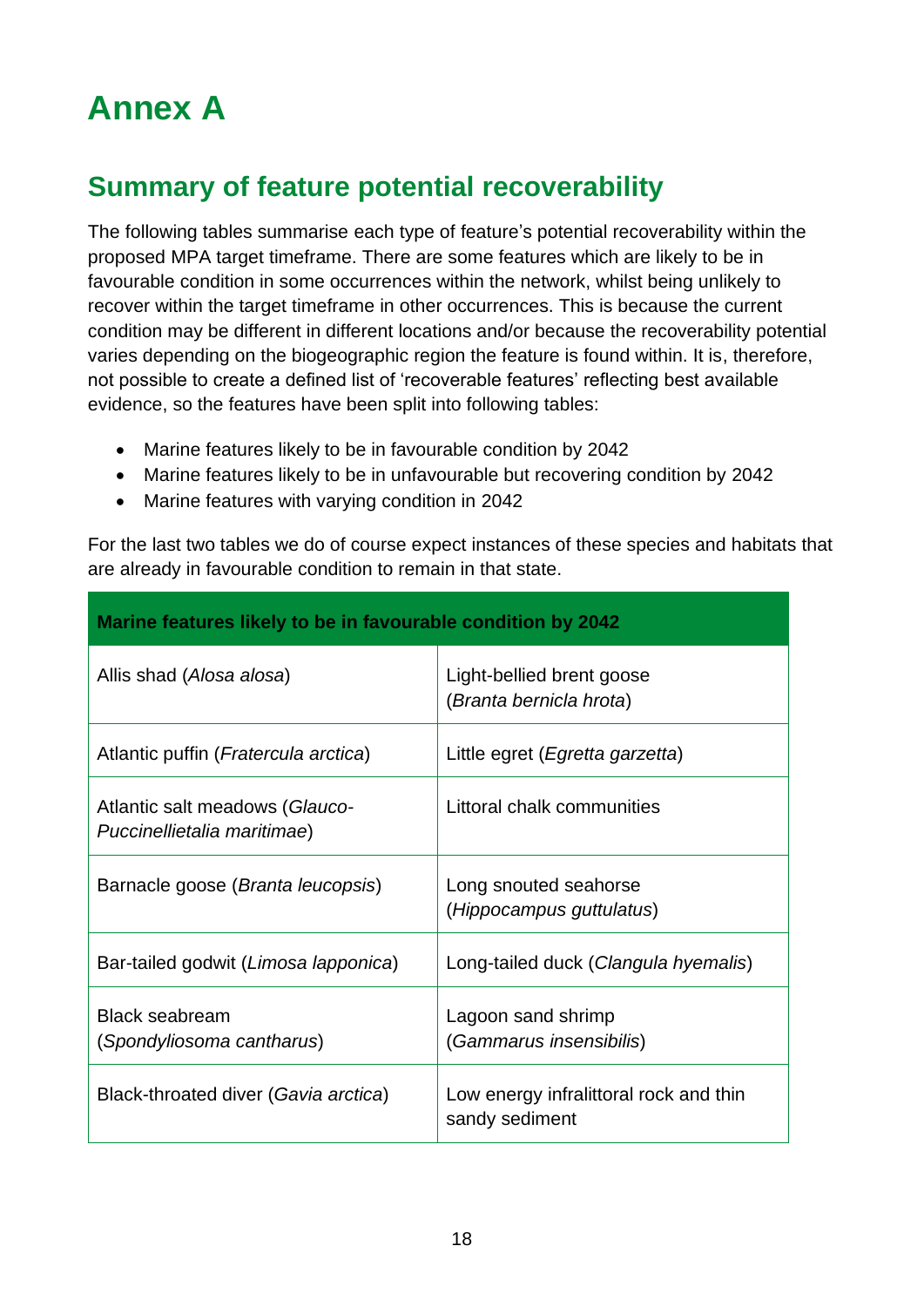| Common goldeneye (Bucephala<br>clangula)               | Mediterranean gull<br>(Larus melanocephalus) |
|--------------------------------------------------------|----------------------------------------------|
| Common guillemot (Uria aalge)                          | Moderate energy intertidal rock              |
| Common redshank (Tringa totanus)                       | Northern gannet (Morus bassanus)             |
| Common seal (Phoca vitulina)                           | Northern lapwing (Vanellus vanellus)         |
| Common shelduck (Tadorna tadorna)                      | Northern pintail (Anas acuta)                |
| Couch's goby (Gobius couchi)                           | Pied avocet (Recurvirostra avosetta)         |
| Dark-bellied brent goose<br>(Branta bernicla bernicla) | Pink-footed goose<br>(Anser brachyrhynchus)  |
| Defolin's lagoon snail<br>(Caecum armoricum)           | Purple sandpiper (Calidris maritima)         |
| Dunlin (Calidris alpina alpina)                        | Razorbill (Alca torda) (SPA feature)         |
| Eurasian curlew (Numenius arquata)                     | Red knot (Calidris canutus)                  |
| Eurasian marsh harrier<br>(Circus aeruginosus)         | Red-breasted merganser<br>(Mergus serrator)  |
| Eurasian spoonbill<br>(Platalea leucorodia leucorodia) | Red-throated diver (Gavia stellata)          |
| Eurasian teal (Anas crecca)                            | Ringed plover (Charadrius hiaticula)         |
| Eurasian wigeon (Anas penelope)                        | River lamprey (Lampetra fluviatilis)         |
| European golden plover<br>(Pluvialis apricaria)        | Roseate tern (Sterna dougallii)              |
| Giant goby (Gobius cobitis)                            | Ross worm (Sabellaria spinulosa) reefs       |
| Greater scaup (Aythya marila)                          | Ruddy turnstone (Arenaria interpres)         |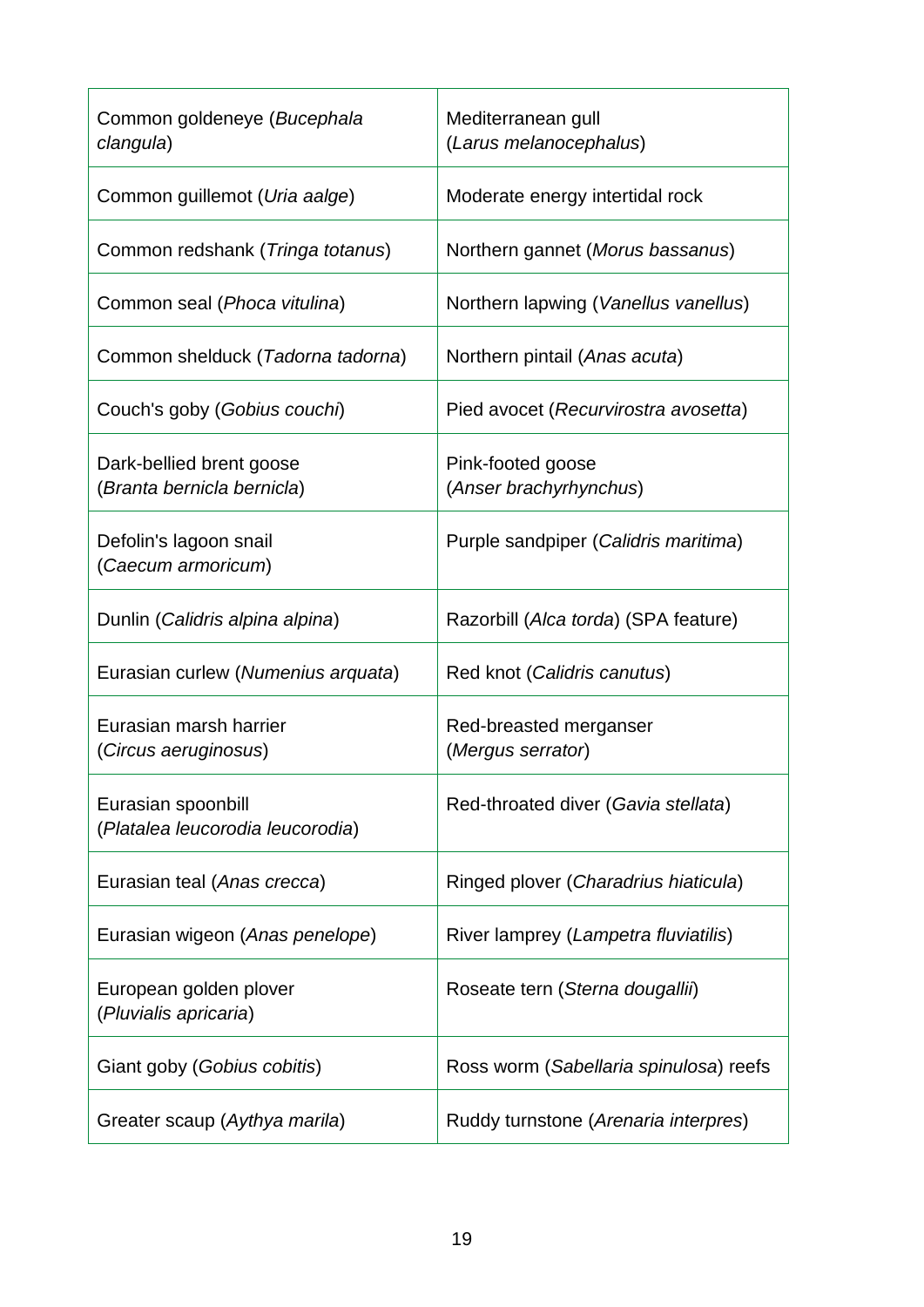| Greater white-fronted goose<br>(Anser albifrons albifrons) | Ruff (Philomachus pugnax)                           |
|------------------------------------------------------------|-----------------------------------------------------|
| Great-northern diver (Gavia immer)                         | Sanderling (Calidris alba)                          |
| Grey plover (Pluvialis squatarola)                         | Sea lamprey (Petromyzon marinus)                    |
| Grey seal (Halichoerus grypus)                             | Sheltered muddy gravels                             |
| Greylag goose (Anser anser)                                | Short snouted seahorse (Hippocampus<br>hippocampus) |
| Harbour porpoise<br>(Phocoena phocoena)                    | Slavonian grebe (Podiceps auritus)                  |
| High energy infralittoral rock                             | Smelt (Osmerus eperlanus)                           |
| High energy intertidal rock                                | Spiny lobster (Palinurus elephas)                   |
| Honeycomb worm (Sabellaria alveolata)<br>reefs             | Stalked jellyfish<br>(Calvadosia campanulata)       |
| Infralittoral muddy sand                                   | Stalked jellyfish<br>(Calvadosia cruxmelitensis)    |
| Infralittoral sandy mud                                    | Stalked jellyfish (Haliclystus spp)                 |
| Intertidal biogenic reefs                                  | Subtidal biogenic reefs                             |
| Intertidal coarse sediment                                 | Subtidal coarse sediment                            |
| Intertidal mixed sediments                                 | Subtidal sand                                       |
| Intertidal under boulder communities                       | Tentacled lagoon-worm<br>(Alkmaria romijni)         |
| <b>Clacton Cliffs and Foreshore</b>                        | Twaite shad (Alosa fallax)                          |
| North Sea glacial tunnel valleys:<br><b>Swallow Hole</b>   | <b>Celtic Sea Relict Sandbanks</b>                  |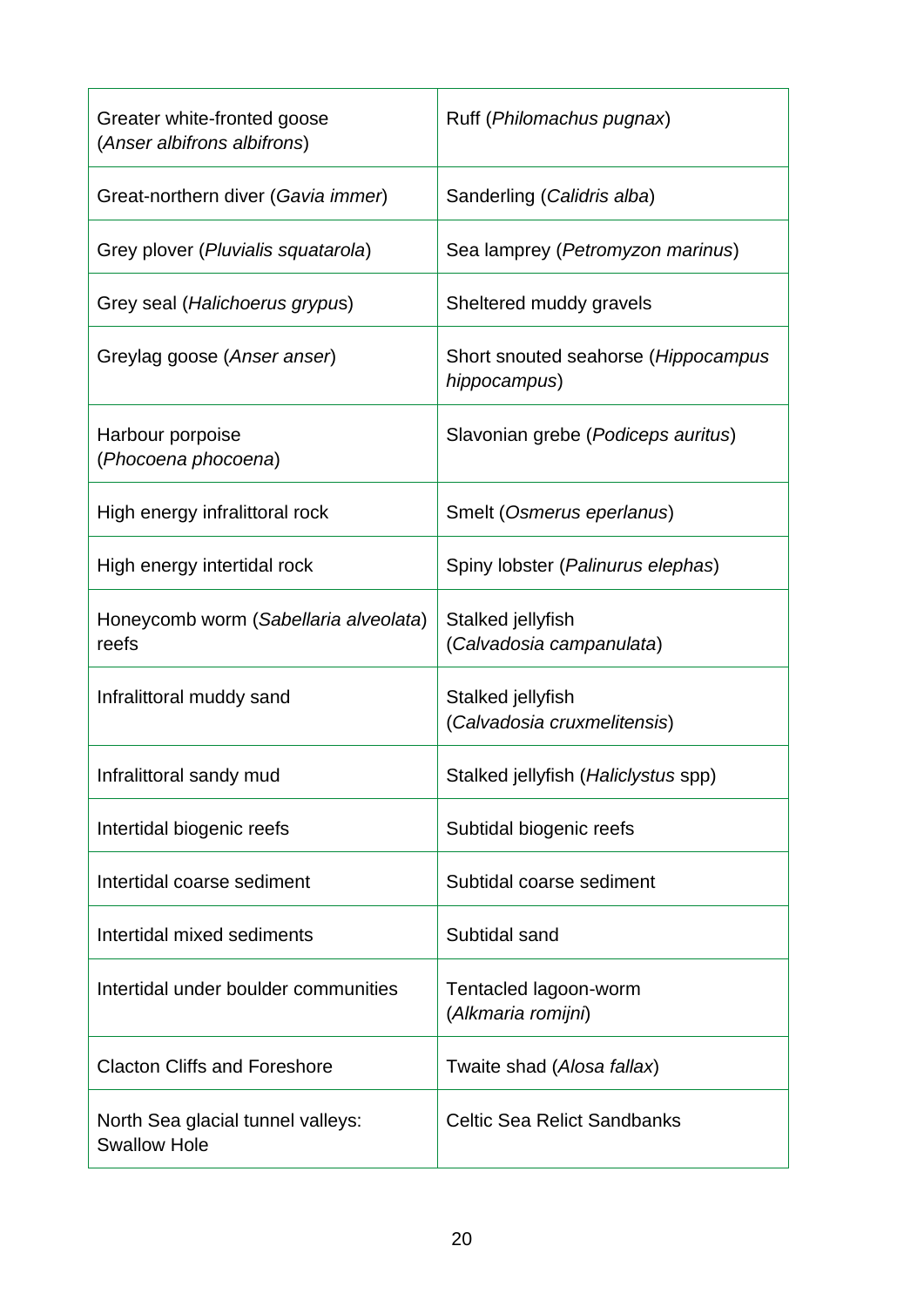| Folkestone Warren (Gault Formation)                                                               | North Norfolk Coast assemblage of<br>subtidal sediment features and habitats |
|---------------------------------------------------------------------------------------------------|------------------------------------------------------------------------------|
| <b>English Channel Outburst Flood</b><br>Features (Quaternary fluvio-glacial<br>erosion features) | Spurn Head (subtidal) and "the Binks"                                        |
| Bracklesham Bay                                                                                   | Haig Fras rock complex                                                       |
| Bouldnor Cliff geological feature                                                                 | <b>Portland Deep</b>                                                         |

| Marine features likely to be in unfavourable but recovering by 2042 |                                                                 |
|---------------------------------------------------------------------|-----------------------------------------------------------------|
| Black (common) scoter<br>(Melanitta nigra)                          | Herring gull (Larus argentatus)                                 |
| <b>Black-legged kittiwake</b><br>(Rissa tridactyla)                 | Large Shallow Inlets and Bays                                   |
| Cold-water coral reefs                                              | Little gull (Larus minutus)                                     |
| Common eider (Somateria mollissima)                                 | Maerl beds                                                      |
|                                                                     | Moderate energy infralittoral rock and<br>thin mixed sediment   |
| Coral gardens                                                       | Native oyster (Ostrea edulis) beds                              |
| Deep-sea bed                                                        | Razorbill (Alca torda) (MCZ feature)                            |
| European shag<br>(Phalacrocorax aristotelis)                        | Spartina swards (Spartinion maritimae)                          |
| European storm-petrel<br>(Hydrobates pelagicus)                     | Subtidal coarse sediment and subtidal<br>mixed sediments mosaic |
| Fan mussel (Atrina fragilis)                                        | Subtidal macrophyte-dominated<br>sediment                       |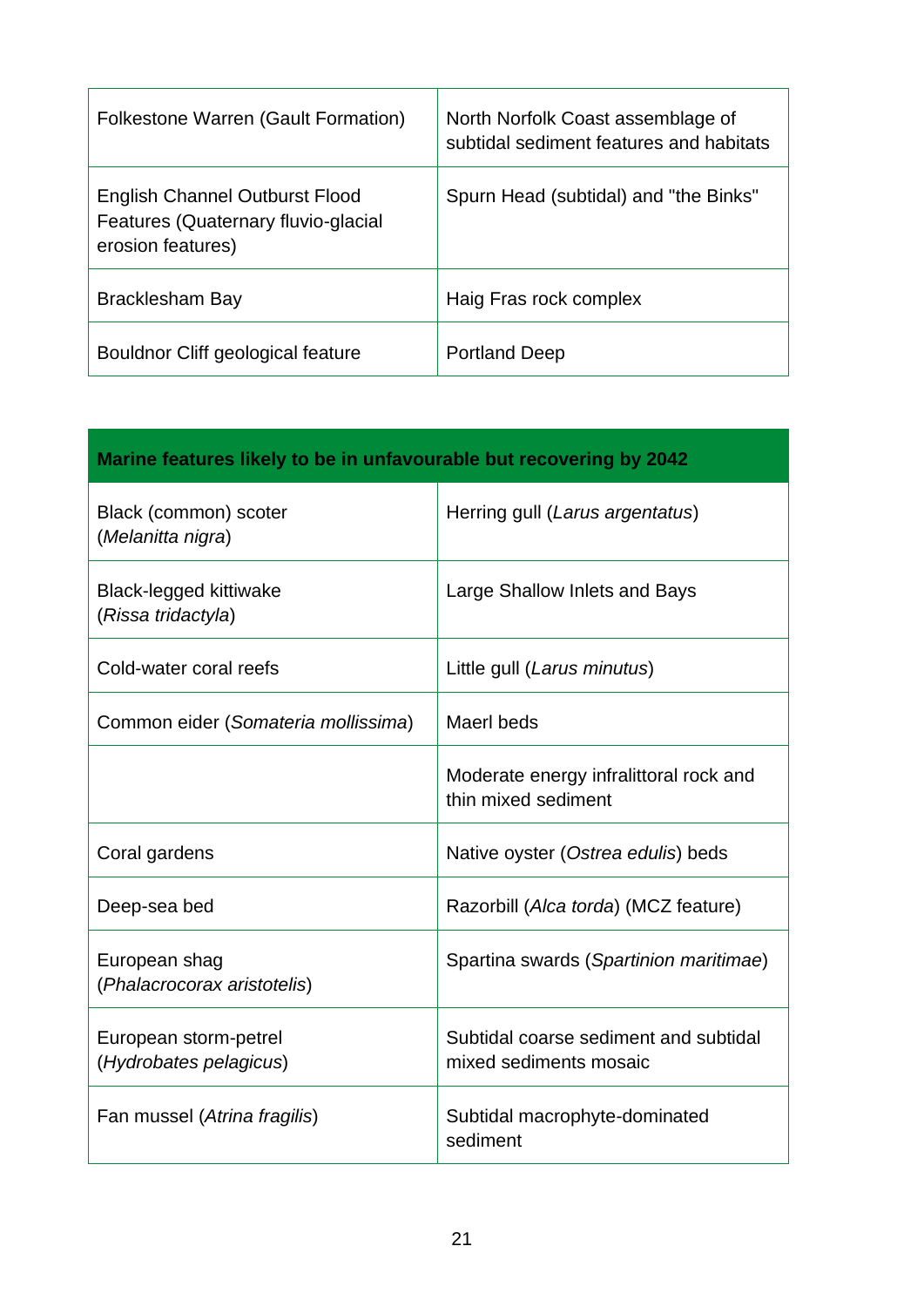| Marine features with varying condition in 2042                         |                                                                   |
|------------------------------------------------------------------------|-------------------------------------------------------------------|
| Arctic tern (Sterna paradisaea)                                        | Mudflats and sandflats not covered by<br>seawater at low tide     |
| <b>Black-tailed godwit</b><br>(Limosa limosa islandica)                | Native oyster (Ostrea edulis)                                     |
| Blue mussel (Mytilus edulis) beds                                      | Ocean quahog (Arctica islandica)                                  |
| Coastal lagoons                                                        | Peacock's tail (Padina pavonica)                                  |
| Coastal saltmarshes and saline<br>reedbeds                             | Peat and clay exposures                                           |
| Common tern (Sterna hirundo)                                           | Pink sea-fan (Eunicella verrucosa)                                |
| <b>Estuaries</b>                                                       | Reefs                                                             |
| Estuarine rocky habitats                                               | Salicornia and other annuals colonising<br>mud and sand           |
| Eurasian oystercatcher<br>(Haematopus ostralegus)                      | Sandbanks which are slightly covered<br>by sea water all the time |
| Fragile sponge and anthozoan<br>communities on subtidal rocky habitats | Sandwich tern (Sterna sandvicensis)                               |
| High energy circalittoral rock                                         | Seabird assemblage                                                |
| Intertidal mud                                                         | Sea-fan anemone<br>(Amphianthus dohrnii)                          |
| Intertidal sand and muddy sand                                         | Seagrass beds                                                     |